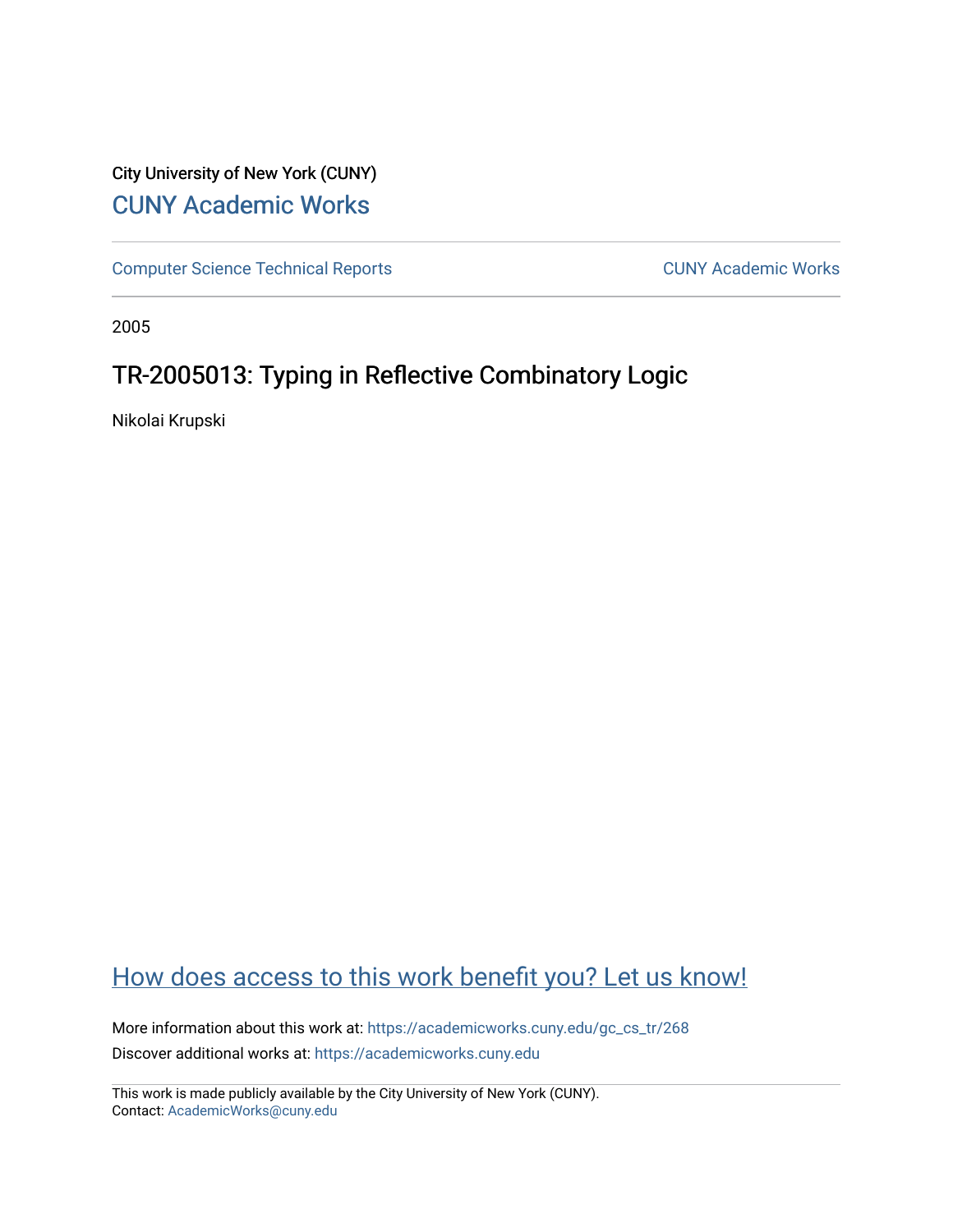# Typing in Reflective Combinatory Logic

Nikolai Krupski

Department of Math. Logic and the Theory of Algorithms, Faculty of Mechanics and Mathematics, Moscow State University, Moscow 119992, Russia nvk@lpcs.math.msu.su

#### Abstract

We study the syntax of Artemov's Reflective Combinatory Logic  $RCL_{\rightarrow}$ . We provide the explicit definition of types for  $RCL_{\rightarrow}$  and prove that every well-formed term has a unique type. We establish that the typability testing and detailed type restoration can be done in polynomial time and that the derivability relation for  $RCL$  is decidable and *PSPACE*-complete. These results also formalize the intended semantics of the type  $t: F$  in RCL<sub>→</sub>. Terms RCL<sub>→</sub> store the complete information about the judgment " $t$  is a term of type  $F$ ", and this information can be extracted by the type restoration algorithm.

## 1 Introduction.

The Reflective Combinatory Logic RCL<sup>→</sup> was introduced by S. Artemov in [4]. <sup>1</sup> RCL<sub>→</sub> is an extension of Typed Combinatory Logic  $CL$ <sub>→</sub> (see [12]) which admits the embedding of typing judgments of the form " $t$  is a term of type  $F$ " into the types of the system via the additional type constructor  $t : F$ . A similar type constructor is available in Intuitionistic Type Theory (ITT, see [7, 10]) but there it is trivial in the following sense: any nonempty ITT-type

<sup>&</sup>lt;sup>1</sup>The definitions appear a year before this publication in Artemov's public lectures on computational logic at Lomonosov Moscow State University and are available from the homepage of the course since March 2003. http://lpcs.math.msu.su/rus/cl.htm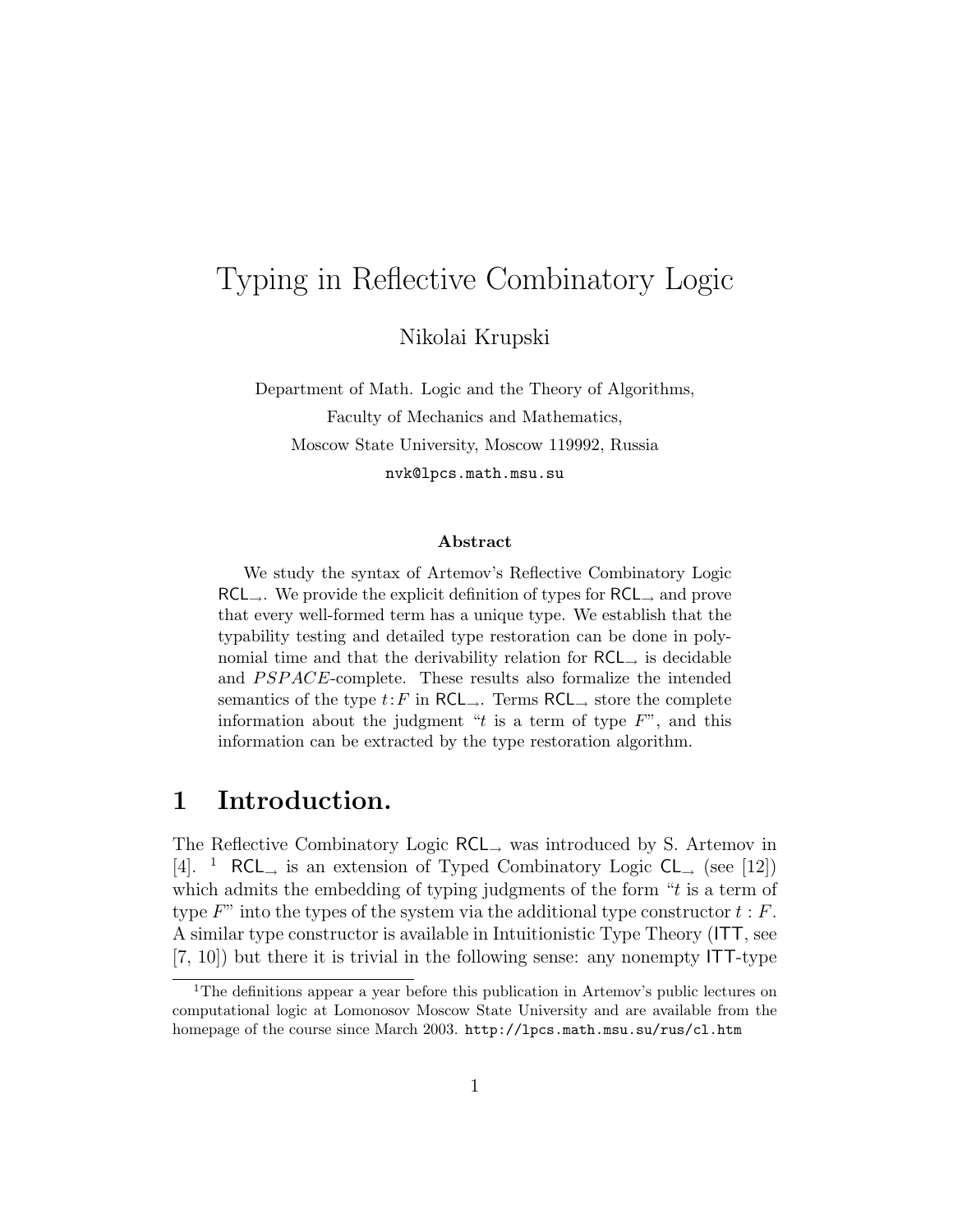t : F contains a unique canonical element which is the same for all types of this form. Unlike the case of ITT a type  $t : F$  in RCL<sub>→</sub> is nontrivial. It is inhabited by terms which store the information about the typing judgment. The term part t of the judgment can be restored by the reflection operation represented inside the system by special combinator  $d : (t : F \rightarrow F)$ . In this paper the restoration of the remaining part  $F$  is considered. We provide an algorithm for more general type restoration problem. Being applied to a member of type  $t : F$  it restores the complete judgment  $t : F$ .

The notation for types in  $RCL_{\rightarrow}$  (also called well-formed formulas) allows terms inside types, so it is not well-defined unless the types of these terms are unique. We prove that the definition of terms and types in  $RCL$  is correct by establishing that every well-formed term has a unique type and providing a detailed notation with explicit typing. It is shown that the typability testing and detailed type restoration can be done in polynomial time, so RCL<sup>→</sup> admits polynomial time well-formedness test. We also give a cut-free sequent formulation for RCL<sup>→</sup> and prove that the derivability relation defined by  $RCL_{\rightarrow}$  is  $PSPACE$ -complete.

## 2 Well-formedness definition

The formal system  $RCL$ , is introduced in [4] by complex inductive definition. The following two judgments are defined by simultaneous induction: " $F$  is a well-formed formula (or type)" and "F is derivable from  $F_1, \ldots, F_n$ ". The last one has the supposed informal meaning "the type  $F$  is inhabited provided all types  $F_i$  are". The notion of derivation reflected in the second judgment has the sole inference rule Modus Ponens and it is postulated explicitly that Modus Ponens preserves well-formedness. The well-formedness precondition for an expression of certain kind to be an axiom is required too.

We try to decompose the definition from [4] and succeed in extracting its well-formedness brunch as a separate calculus RCL–wf (the implication is omitted in order to simplify the notation).

Let  $p_0, p_1, \ldots$  be propositional variables (or type variables),  $k, s, d, o, c$  and  $x_0, x_1, \ldots$  be two groups of identifiers.

Rules of RCL–wf:

1. 
$$
p_i - wf
$$
 2.  $\frac{F,G-wf}{F\rightarrow G-wf}$  3.  $\frac{F-wf}{x_i^F:F-wf}$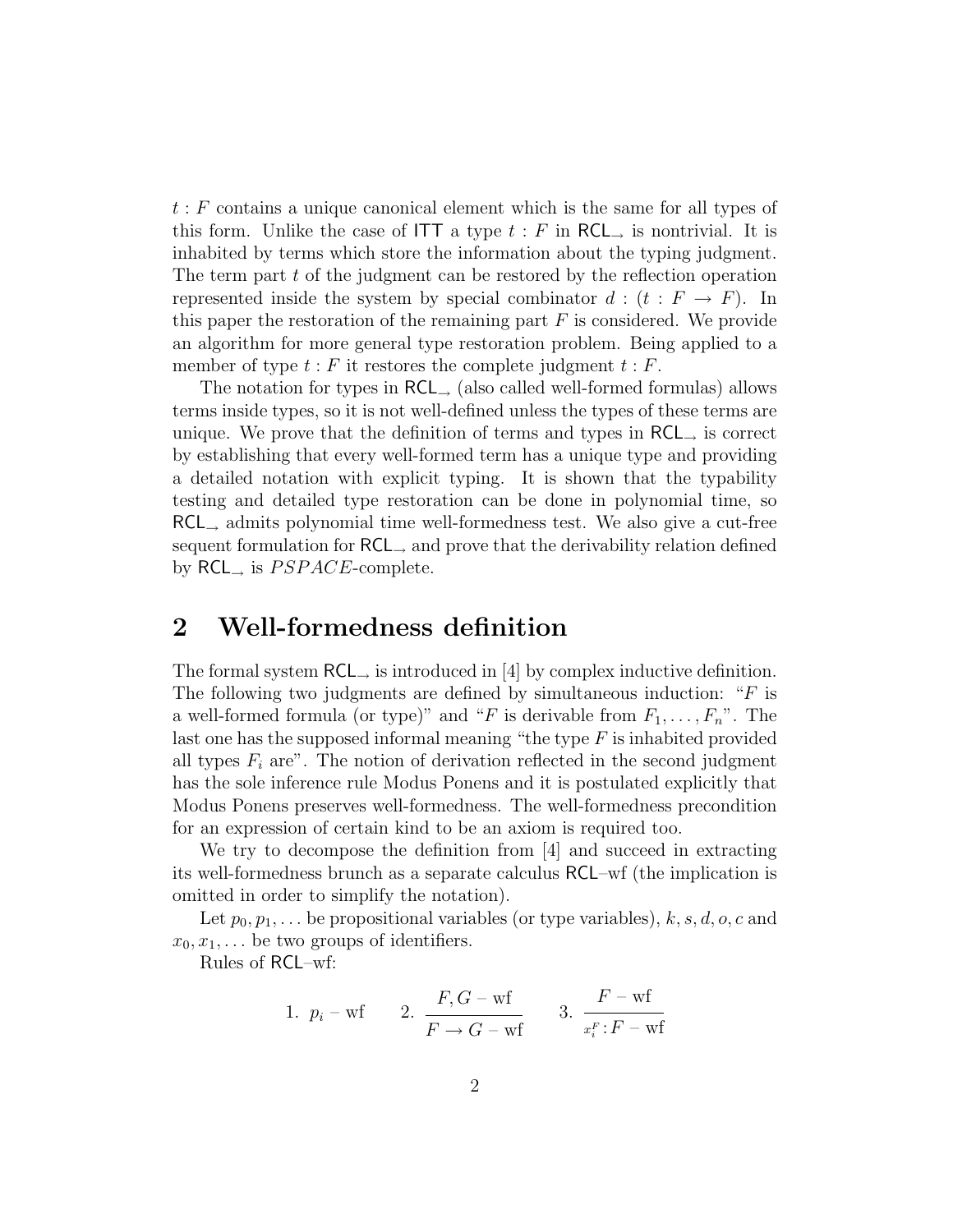4. 
$$
\frac{F, t: F - \text{wf}}{d^{tF \to F}: (t: F \to F) - \text{wf}} \qquad 5. \quad \frac{F \to (G \to F) - \text{wf}}{k^{F \to (G \to F)}: (F \to (G \to F)) - \text{wf}}
$$

6. 
$$
\frac{(F \to (G \to H)) \to ((F \to G) \to (F \to H)) - \text{wf}}{(F \to (G \to H)) \to ((F \to G) \to (F \to H))) - \text{wf}}
$$
  
\n7. 
$$
\frac{F, G, u:(F \to G), v:F - \text{wf}}{(uv):G - \text{wf}}
$$
  
\n8. 
$$
\frac{F, G, u:(F \to G), v:F - \text{wf}}{v:(F \to G) \to (v:F \to \text{wf})}
$$
  
\n9. 
$$
\frac{F, t:F - \text{wf}}{t:(t:F) - \text{wf}}
$$
  
\n10. 
$$
\frac{F \to G, F \to \text{tf}:F \to \text{wf}}{t:\text{tf}:F \to \text{tf}:E \to \text{wf}}
$$
  
\n11. 
$$
\frac{F \to G, F - \text{wf}}{G - \text{wf}}
$$

In [4] no explicit definition of terms is given. It is suggested to reread the judgments of the form " $t : F$  is a well-formed formula" as " $t$  is a term of type  $F$ ". Thus  $x_i^F$  is a variable term of type  $F$  (or, simply, variable of type F) provided the judgment " $x_i^F$ :  $F - wf$ " is derivable in RCL-wf. The same with the constants  $k^{(...)}, s^{(...)}, d^{(...)}, o^{(...)}$ ,  $c^{(...)},$  but  $RCL_{\rightarrow}$  postulates that they inhabit their types. The identifiers (without superscripts) have no special meaning at all.

**Definition 2.1** The sets of all terms  $(Tm)$  and all formulas  $(Fm)$  are defined by the following grammar:

$$
Tm \quad ::= \quad x_i^{Fm} \mid k^{Fm} \mid s^{Fm} \mid o^{Fm} \mid d^{Fm} \mid c^{Fm} \mid !Tm \mid Tm \cdot Tm,
$$
  
\n
$$
Fm \quad ::= \quad p_i \mid Fm \rightarrow Fm \mid Tm \colon Fm.
$$

Variables are terms of the form  $x_i^{Fm}$ . Constants are terms of the forms  $k^{Fm}$ ,  $s^{Fm}$ ,  $o^{Fm}$ ,  $d^{Fm}$  or  $c^{Fm}$ . A formula F is called well-formed if the judgment " $F - wf$ " is provable in RCL–wf. A term t is called typable if the judgment " $t$ :  $F$  – wf" for some  $F$  is provable in RCL–wf.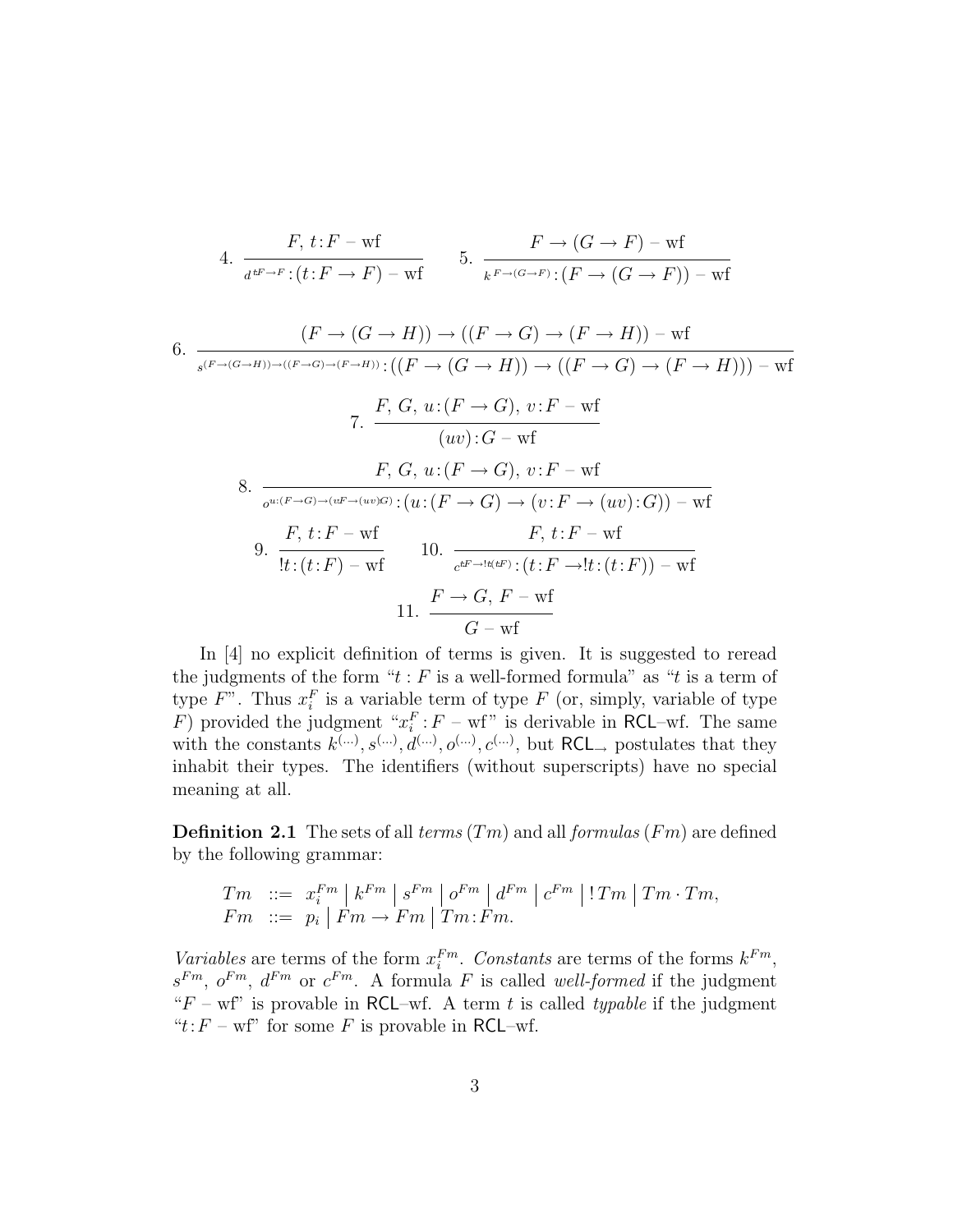**Definition 2.2** For an expression  $e \in Tm \cup Fm$  we define two sets — the set  $Sub(e)$  of subexpressions and the set  $ASub(e)$  of associated subexpressions.  $Sub(e)$  consists of all terms and formulas that occur inside e but this occurrence is not inside a superscript.  $ASub(e)$  consists of all terms and formulas that occur inside e including the occurrences inside superscripts, inside superscripts in superscripts, etc. A subexpression is called a subterm or a subformula when it is a term or a formula respectively. The same with associated subterms and subformulas. The *size* of an expression  $e \in Tm \cup Fm$ will be measured as the cardinality of  $ASub(e)$ .

## 3 Typing of subterms

We simplify the formulation of the calculus RCL–wf.

**Lemma 3.1** If the judgment " $X - wf$ " is derivable in RCL-wf then it is derivable in RCL–wf without Rule 11 too.

**Proof.** Consider the shortest derivation of " $X - wf$ " and the first occurrence of Rule 11 in it. Its premise " $F \to G - \text{wf}$ " can be derived by Rule 2 only. But this derivation can be reduced:

$$
\frac{F - wf \quad G - wf}{F \to G - wf} (2) \qquad F - wf \qquad \longrightarrow G - wf.
$$
\n(11)

Contradiction with the choice of the derivation.

Definition 3.2 A RCL–wf-derivation without Rule 11 will be called MP-free derivation.

**Corollary 3.3** The formula  $X \to Y$  is well-formed iff X and Y are wellformed.

Corollary 3.4 The replacement of the premises in Rules 5 and 6 of RCL–wf by "F,  $G - wf$ " and "F,  $G, H - wf$ " respectively does not change the set of derivable judgments.

**Lemma 3.5** If both formulas  $t: X$  and  $t: Y$  are well-formed then X and Y coincide.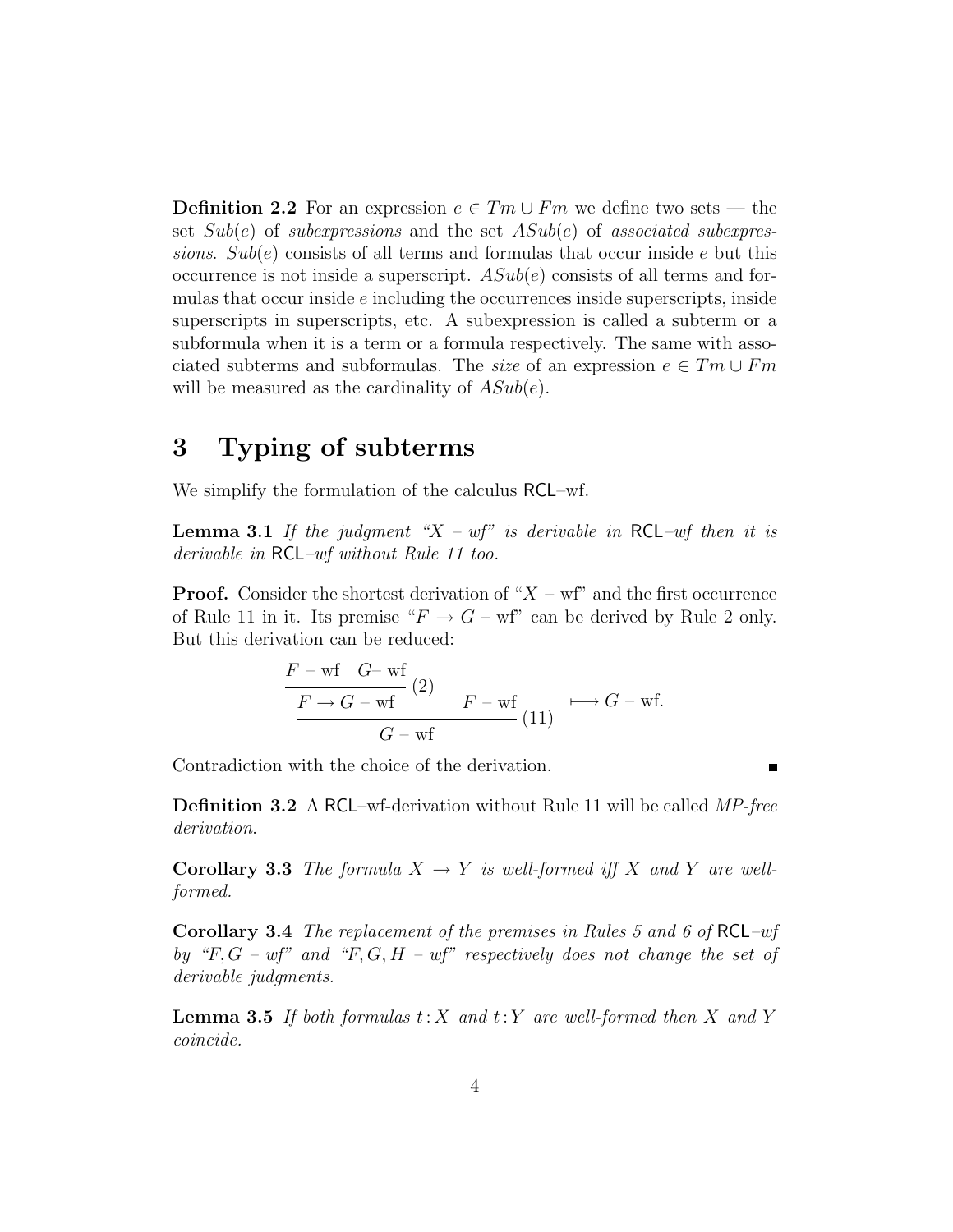**Proof.** Suppose the opposite. Let " $t: X - wf$ " and " $t: Y - wf$ " be derivable without Rule 11,  $X \neq Y$  and the total length l of these MP-free derivations is minimal. Note that the last rules in both derivations should be the same. It cannot be Rule 1 or 2. If it is one of Rules 3,4,5,6,8,10 then the instances of the rule must coincide too, which contradicts with the condition " $X \neq Y$ ". The remaining cases are:

Rule 7  $(t = uv)$ .

$$
\frac{A, X, u: (A \to X), v: A - wf}{(uv): X - wf} \quad \text{and} \quad \frac{B, Y, u: (B \to Y), v: B - wf}{(uv): Y - wf}
$$

The total length of the derivations of " $u:(A \to X)$  – wf" and " $u:(B \to Y)$ " – wf" is less than l and  $(A \to X) \neq (B \to Y)$ . Contradiction.

Rule 9. Similar to the previous one.

**Lemma 3.6** If t is a subterm of a well-formed formula  $F$  then t is typable.

Proof. Straightforward induction on the MP-free derivation of the formula  $"F - wf".$ 

**Lemma 3.7** If a formula " $t: X$ " is well-formed then X is also well-formed.

Proof. Straightforward induction on the MP-free derivation of the judgement " $t:X-wf$ ".

Corollary 3.8 In Rules  $4,7,8,9$  and 10 of RCL-wf the premises "F – wf" and " $G$  – wf" can be omitted without the change of the set of derivable judgments.

**Theorem 3.9** 1. If t is an associated subterm of some well-formed formula then t is typable. Moreover, the formula  $G$  such that  $t: G$  is well-formed is unique and also well-formed.

2. Every associated subformula of a well-formed formula is well-formed.

**Proof.** 1. Let t be an associated subterm of a well-formed formula  $F$ . We prove that  $t$  is typable by induction on the superscript height of the occurrence of t in  $F$ . Lemma 3.6 covers the case when t is a subterm of F. Now suppose that t occurs in a superscript  $H$  of a variable or a constant  $\xi^H \in Sub(F)$ . By the induction hypothesis, the formula  $\xi^H : H_1$  is well-formed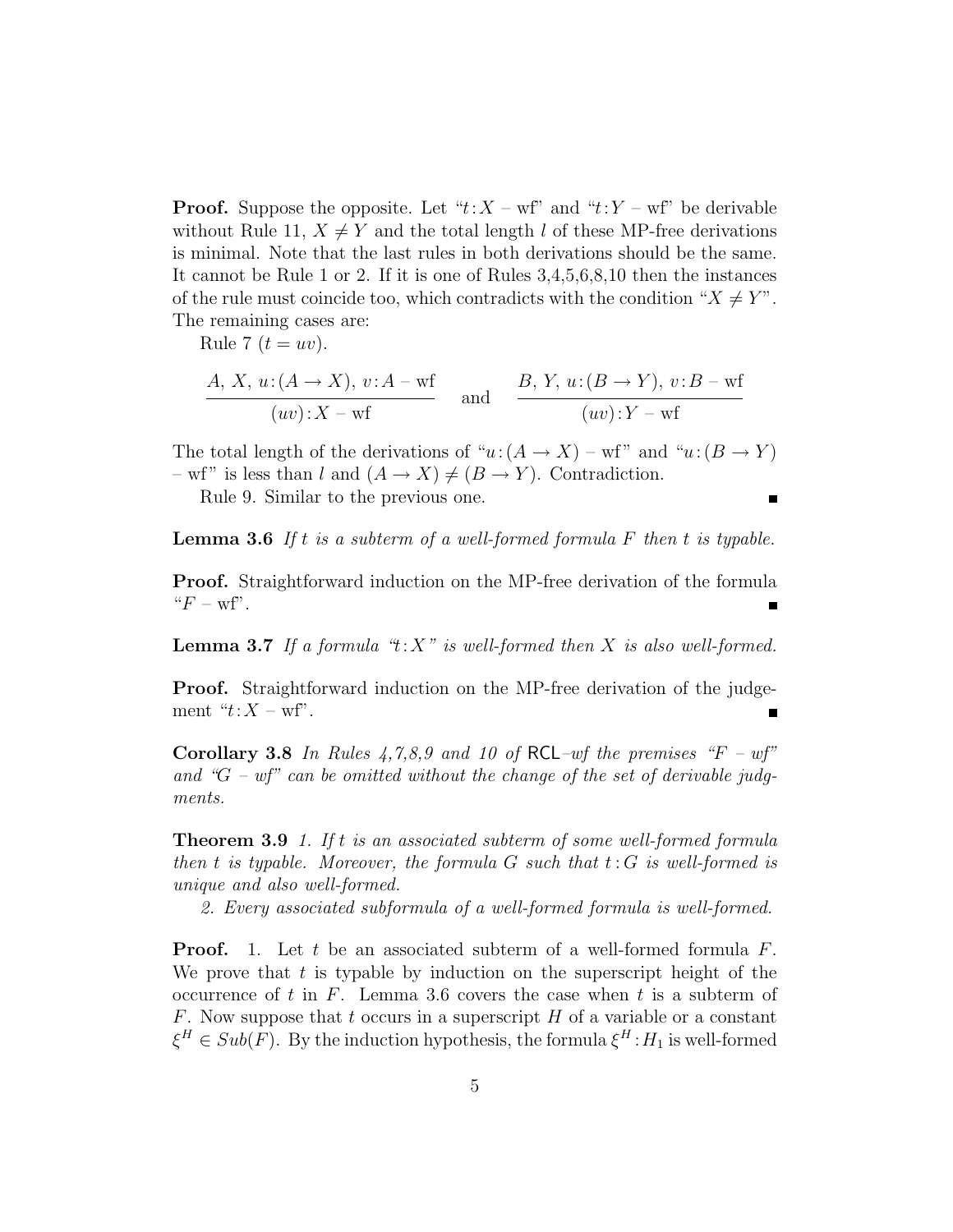for some  $H_1$ . But there is no MP-free derivation of a formula of this form when  $H_1$  is different from H. So  $H = H_1$  and H is well-formed by Lemma 3.7. Now we can prove the typability of t by the induction hypothesis applied to the occurrence of  $t$  in  $H$ .

The uniqueness and well-formedness of corresponding formula G is proved in Lemmas 3.5, 3.7.

2. Let  $G$  be an associated subformula of a well-formed formula  $F$ . Induction on the superscript height of the occurrence of  $G$  in  $F$ . The wellformedness of G for  $G \in Sub(F)$  follows from Corollary 3.3 and Lemma 3.7. Suppose that  $G$  occurs in a superscript  $H$  of a variable or a constant  $\xi^H \in Sub(F)$ . By part 1, the term  $\xi^H$  is typable, so  $\xi^H : H$  and H are wellformed. It remains to apply the induction hypothesis to the occurrence of G in  $H$ .

## 4 Types of RCL<sup>→</sup>

By Theorem 3.9, the associated subterms of well-formed formulas can be labelled by the unique formulas denoting their types. We shall write these labels as superscripts and extend the labelling recursively in superscripts. This results in the explicit definition of types for RCL<sup>→</sup> whereas the wellformed formulas provide the short form notation for these types.

The well-formedness judgment for types will be written as "F type". It is defined by the following calculus RCLT–wf.

Rules of RCLT–wf:

1. 
$$
p_i
$$
 type   
2.  $\frac{F, G \text{ type}}{F \to G \text{ type}}$  3.  $\frac{F \text{ type}}{x_i^F : F \text{ type}}$ 

4. 
$$
\frac{u: F \text{ type}}{d^{u:F \to F}: (u: F \to F) \text{ type}}
$$
5. 
$$
\frac{F, G \text{ type}}{k^{F \to (G \to F)}: (F \to (G \to F)) \text{ type}}
$$

6. 
$$
F, G, H \text{ type}
$$
\n
$$
s^{(F \to (G \to H)) \to ((F \to G) \to (F \to H)) : ((F \to (G \to H)) \to ((F \to G) \to (F \to H))) \text{ type}}
$$
\n
$$
7. \frac{u:(F \to G), v:F \text{ type}}{(uv)^G:G \text{ type}}
$$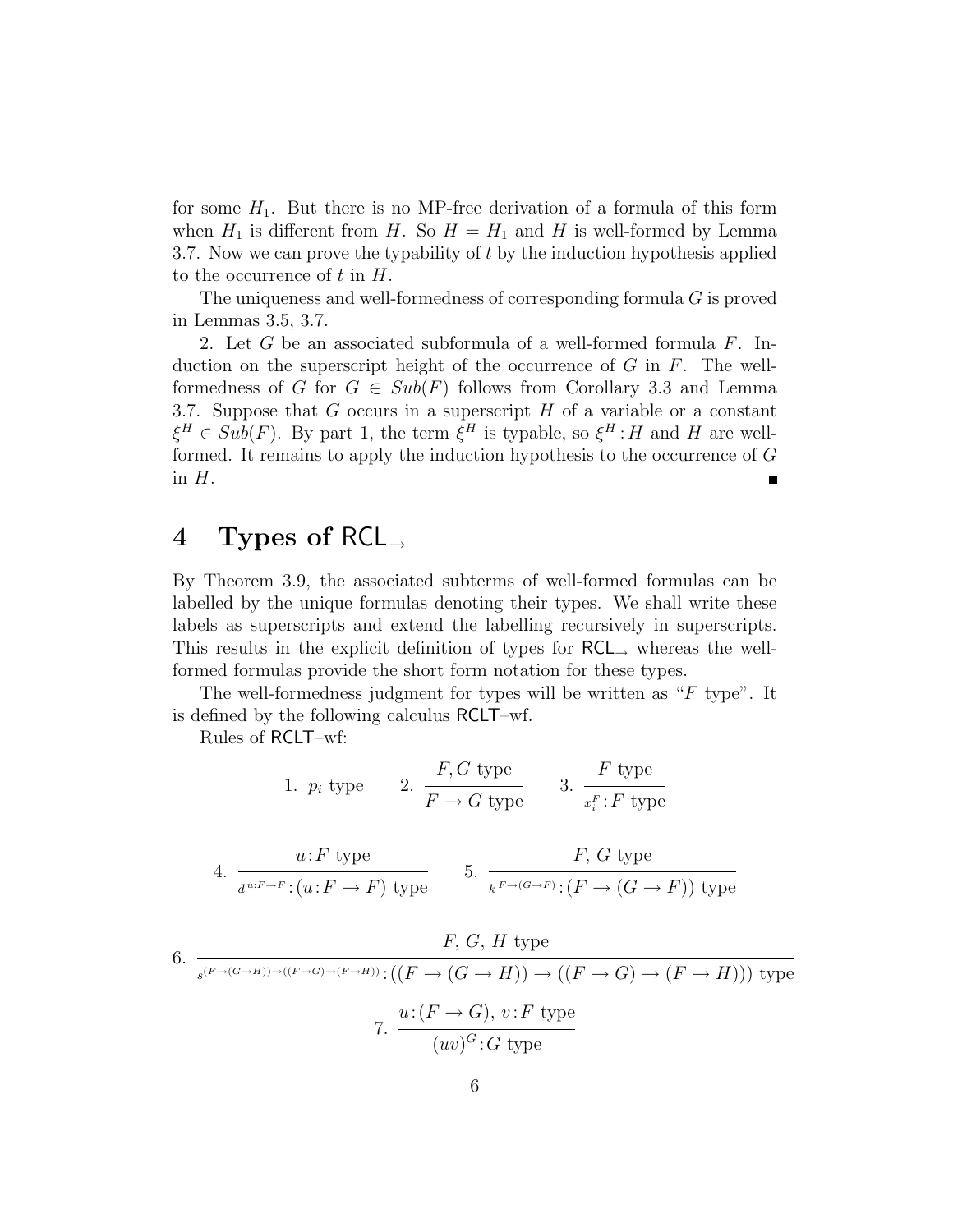8. 
$$
u: (F \to G), v: F \text{ type}
$$

$$
\sigma^{u: (F \to G) \to (vF \to (uv)^G:G)}: (u: (F \to G) \to (v: F \to (uv)^G:G)) \text{ type}
$$

9. 
$$
\frac{u: F \text{ type}}{([u)^{u:F}:(u:F) \text{ type}}
$$
 10.  $\frac{u: F \text{ type}}{c^{u:F \to (u)^{u:F}:(u:F)}:(u:F \to (!u)^{u:F}:(u:F)) \text{ type}}$ 

We adjust Definition 2.1 to this new syntax:

**Definition 4.1** The sets of all *labelled terms*  $(LTm)$  and all *labelled formulas*  $(LFm)$  are defined by the following grammar:

$$
LTm \ ::= \ x_i^{LFm} \mid k^{LFm} \mid s^{LFm} \mid o^{LFm} \mid d^{LFm} \mid c^{LFm}
$$

$$
\mid (!LTm)^{LFm} \mid (LTm \cdot LTm)^{LFm},
$$

$$
LFm \ ::= \ p_i \mid LFm \to LFm \mid LTm \colon LFm.
$$

A labelled formula  $F$  is called a *type* if the judgment " $F$  type" is provable in RCLT–wf. A labelled term  $t^F$  is called a *typed term* if the judgment " $t^F$ : F type" is provable in RCLT–wf. The definitions of subexpressions, associated subexpressions and size for a labelled expression  $e \in LTm \cup LFm$  should be modified in the similar way.

Let us consider the (partial) translation  $(\cdot)^r$  which restores superscripts in expressions  $e \in Tm \cup Fm$  when possible:

$$
(p_i)^r = p_i, \quad (F \to G)^r = F^r \to G^r,
$$
  
\n
$$
(\xi^F)^r = \xi^{F^r} \text{ where } \xi \text{ is an identifier and RCL-wf} \vdash \xi^F : F \to \text{wf},
$$
  
\n
$$
(uv)^r = (u^r v^r)^{G^r} \text{ where RCL-wf} \vdash uv : G \to \text{wf},
$$
  
\n
$$
(!t)^r = (!t^r)^{G^r} \text{ where RCL-wf} \vdash !t : G \to \text{wf},
$$
  
\n
$$
(t : F)^r = t^r : F^r \text{ when RCL-wf} \vdash t : F \to \text{wf}.
$$

The reverse translation  $(·)^0$  is the forgetful projection. It deletes the superscripts of associated labelled subterms of the forms  $(u \cdot v)^F$  and  $(lt)^G$ . It is easy to see that  $(e^r)^0 = e$  whenever  $e^r$  is defined.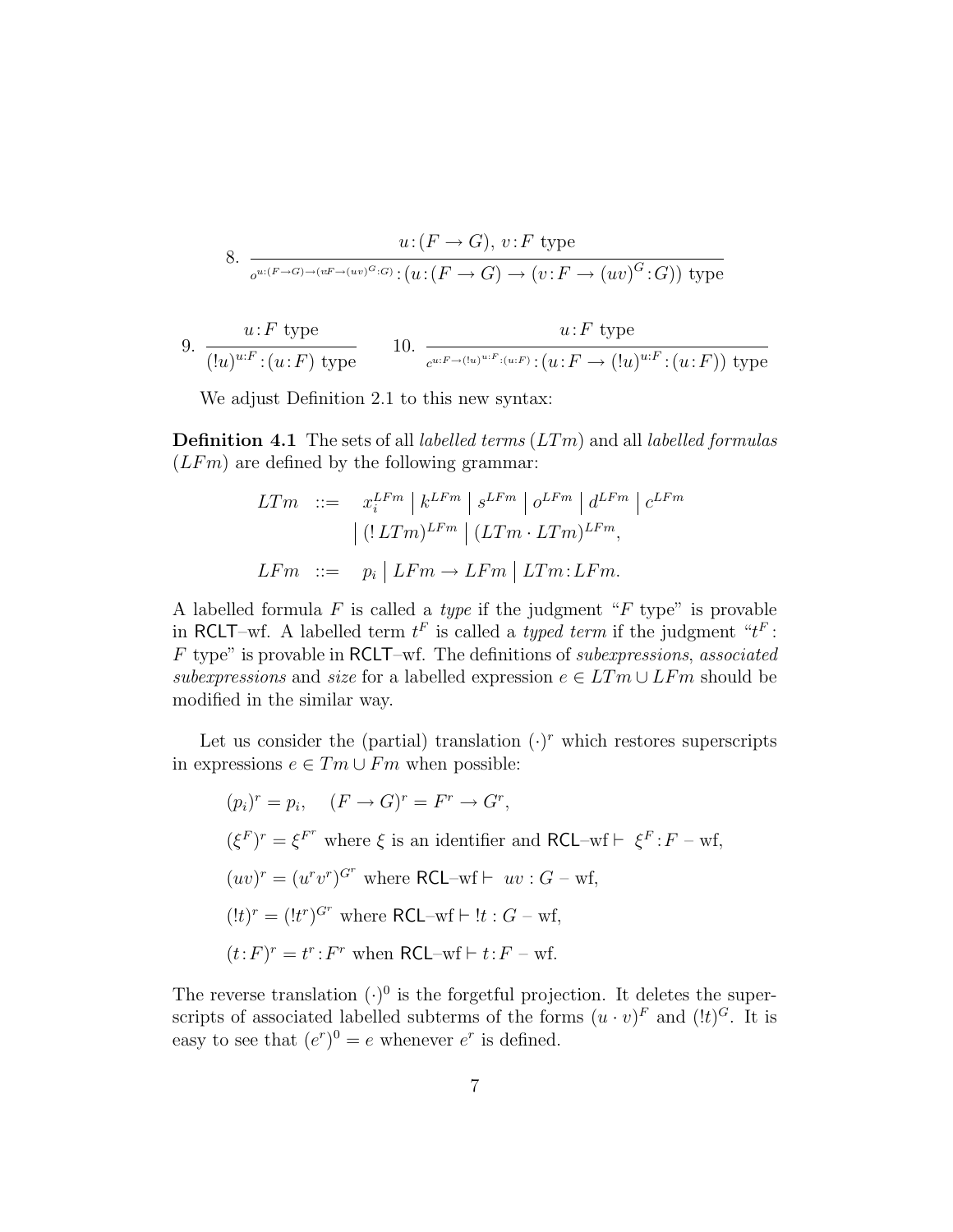**Lemma 4.2** For every well-formed formula X its translation  $X<sup>r</sup>$  is defined.

**Proof.** Consider the shortest MP-free derivation of " $X - wf$ " with undefined  $X<sup>r</sup>$  and the last rule in it. It is easy to see that the last rule cannot be one of Rules 1, 2, 3, 4, 5, 6, 9, 10.

Case of Rule 7. For its premises the values  $(u:(F \to G))^r$  and  $(v:F)^r$ are defined. So  $u^r$ ,  $v^r$  and  $G^r$  are defined too. But " $(uv)$ :  $G$  – wf" (the conclusion of the rule) is derivable, so  $(uv)^r = (u^r v^r)^{G^r}$  is also defined. Then  $X^r = (uv)^r$ :  $G^r$  is defined. Contradiction.

Case of Rule 8. Let us replace the last Rule 8 with Rule 7 with the same premises. The resulting derivation is shorter than the initial one, so the value of  $((uv):G)^r$  for its conclusion is defined. By the same reason the values  $(u:(F \to G))^r$  and  $(v:F)^r$  for the premises are defined too. Thus,

$$
Y = (u: (F \to G) \to (v: F \to (uv): G))^r
$$

is defined. But the judgment " $X - wf$ " is derivable, so  $(o^{(\dots)})^r = o^Y$  and  $X^r = o^Y : Y$ . Contradiction.

Below we assume that all expressions and labelled expressions are represented by appropriate DAGs (labelled Directed Acyclic Graphs; see [5] for examples), so the identical parts are never stores twice. The number of nodes of the DAG representing an expression (labelled expression)  $e$  coincides with the size of e.

**Theorem 4.3** 1. RCL–wf  $\vdash X - wf$  implies RCLT- $wf \vdash X^r$  type. Moreover, there exists a polynomial time algorithm that transforms any MPfree derivation of "X – wf" into a derivation of "X" type".

- 2. RCLT–wf  $\vdash X$  type implies RCL–wf  $\vdash X^0$  wf.
- 3.  $(X^0)^r = X$  holds for every type X.

**Proof.** 1. Let an MP-free derivation of " $X - wf$ " be given. First simplify the rules 4, 5, 6, 7, 8, 9 and 10 in it as it is recommended by Corollaries 3.4, 3.8. Consider an instance of a rule that occurs in the simplified derivation:

$$
\frac{Y_1, \ldots, Y_k - \text{wf}}{Y - \text{wf}} \tag{1}
$$

Its premises and conclusion are derivable, so  $(Y_i)^r$  and  $(Y)^r$  are defined by Lemma 4.2. The translation  $(\cdot)^r$  converts (1) into

$$
\frac{Y_1^r, \dots, Y_k^r \text{ type}}{Y^r \text{ type}}.\tag{2}
$$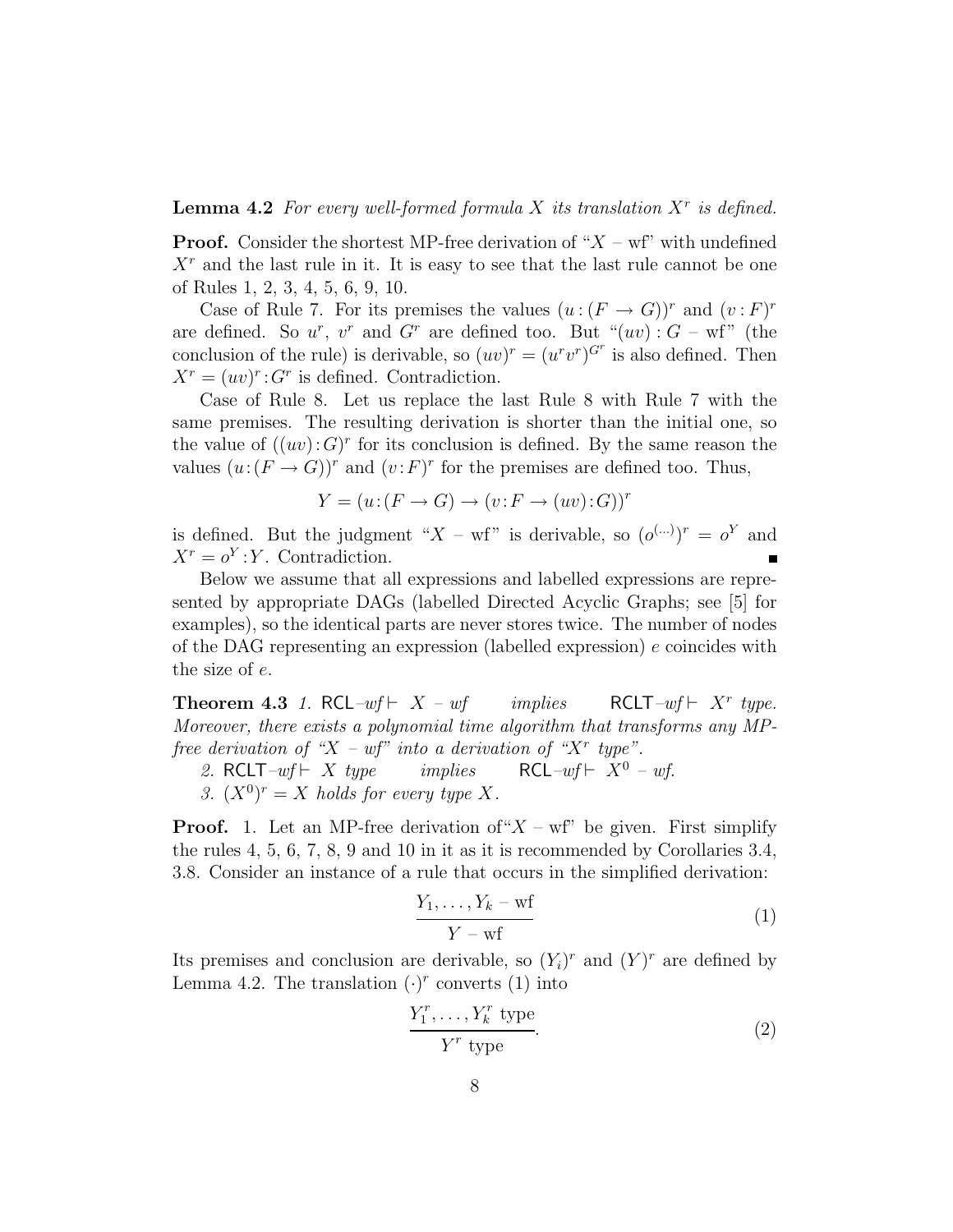The inspection of the rules shows that (2) is an instance of corresponding rule of RCLT–wf.

So in order to derive " $X<sup>r</sup>$  type" one should apply the rules of RCLT-wf with the same numbers in the same order as in the simplified MP-free derivation of " $X - wf$ ". But for every rule of RCLT–wf there exists a polynomial time algorithm that restores the conclusion given the premise(s) of the rule. One can implement the application of rules by application of corresponding algorithms. It results in the polynomial time proof conversion method.

2. The forgetful projections of the rules of RCLT–wf are admissible in RCL–wf.

3. It is sufficient to prove that  $X^0 = Y^0$  implies  $X = Y$  when X, Y are types. Induction on the total length of the derivations of "X type" and "Y type". The last rule in both derivations should be the same. For example, consider the case of Rule 7:

$$
\underbrace{u: (F \to G), v: F \text{ type}}_{X} \qquad \qquad \underbrace{u_1: (F_1 \to G_1), v_1: F_1 \text{ type}}_{Y} \qquad \underbrace{(u_1v_1)^{G_1}: G_1}_{Y} \text{ type}
$$

Suppose  $X^0 = Y^0$ . Then  $u^0 = u_1^0$ . By part 2, the formulas  $u^0 : (F^0 \to G^0)$ and  $u_1^0$ :  $(F_1^0 \rightarrow G_1^0)$  are well-formed. Then  $F^0 = F_1^0$  and  $G^0 = G_1^0$  (Lemma 3.5). By the induction hypothesis,  $u:(F \to G)$  coincides with  $u_1:(F_1 \to G_1)$ . Similarly we prove that  $v: F$  coincides with  $v_1: F_1$ . Thus,  $X = Y$ .

Other rules can be treated in the same way.

#### Corollary 4.4 An associated subformula of a type is a type.

Comment. The proof of Theorem 4.3 (part 1) gives a polynomial time algorithm which converts a RCL–wf-derivations of " $X$  – wf" into RCLT–wfderivation of " $X<sup>r</sup>$  type". It can be used as a part of the following type restoration method: given X search for a RCL–wf-derivation of " $X$  – wf", convert it into RCLT–wf-derivation of " $X^r$  type" and extract  $X^r$  from it. Below we show that the proof search can be done in polynomial time too so the method gives a polynomial time solution for the type restoration problem concerning  $RCL_{\rightarrow}$ .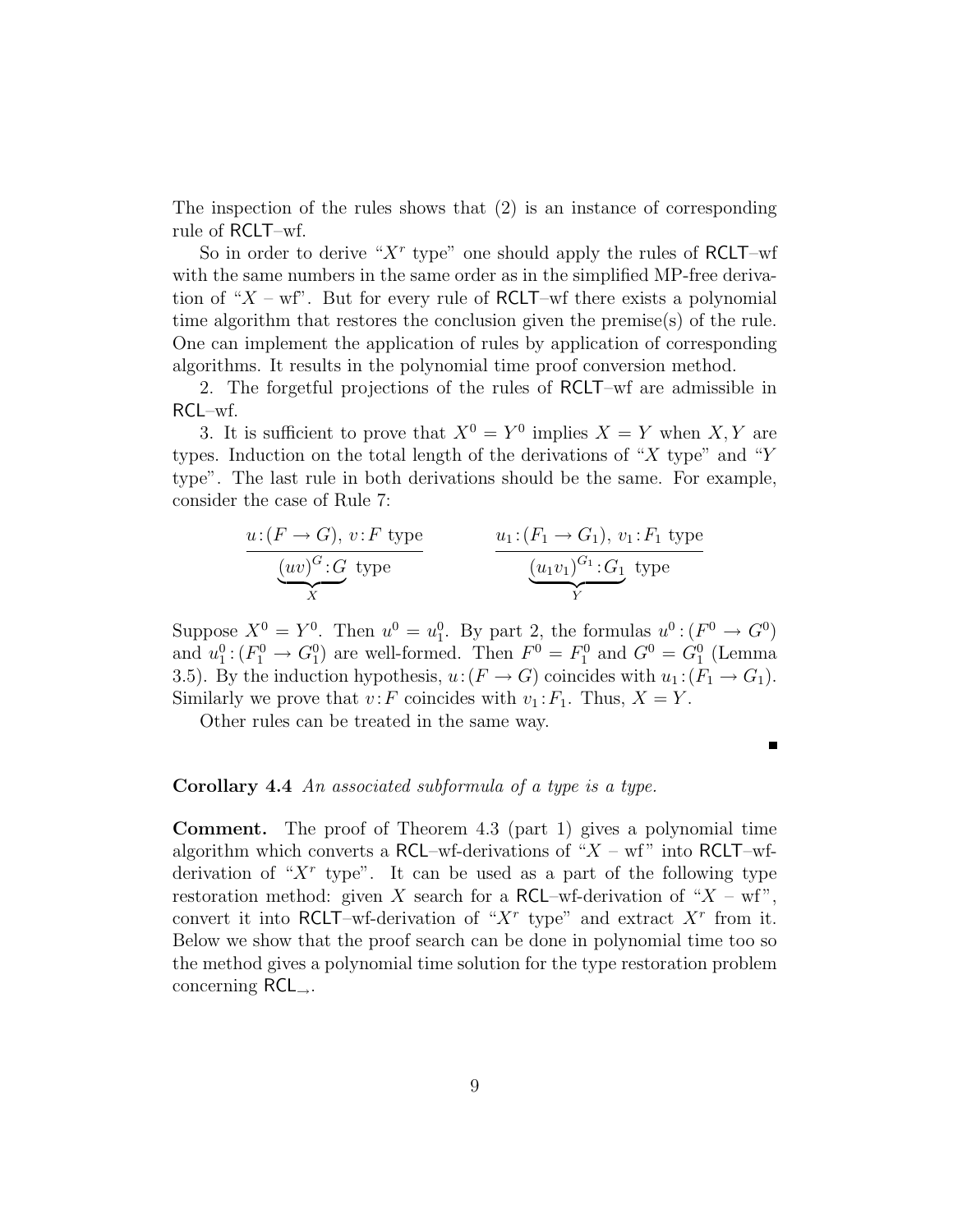#### 5 Type restoration

In this section we prove that the following two problems can be solved in polynomial time:

Typing. Given a term  $t$  to test its typability and to find  $t^r$  when it is typable.

Type restoration. Given a formula  $F$  to test its well-formedness and to find  $F^r$  when it is well-formed.

In algorithms we use the proof search for more primitive calculus RLP<sup>→</sup> (see [9]). The language of  $RLP_$  is a fragment of the language of Logic of Proofs (LP language, see [1, 2, 3, 4]). The main difference from  $RCL_{\rightarrow}$  is that unlike Definition 2.1 the language of LP admits any names for variables and constants and treats them as atoms without analyzing the structure of the name. In this fragment terms (proof polynomials) are build from such variables and constants using the same operations "!" and "·". Formulas are build from propositional variables  $p_i$  and quasiatomic formulas using " $\rightarrow$ " only and quasiatomic formulas have the form  $t$ : F where t is a term and F is a formula.

Axioms of  $RLP_{\rightarrow}$ : all formulas of the form  $a : A$  where a is a constant and A has one of the forms:

$$
F \to (G \to F),(F \to (G \to H)) \to ((F \to G) \to (F \to H)),u: F \to F,u: (F \to G) \to (v: F \to uv: G),u: F \to!u: (u: F).
$$
\n(3)

Rules of  $RLP$  :

$$
\begin{array}{cc}\n\text{(C1)} & \frac{u:(F \to G) \quad v:F}{(uv):G}\n\end{array}\n\qquad\n\begin{array}{cc}\n\text{(C2)} & \frac{t:F}{!t:(t:F)}\n\end{array}
$$

Definition 5.1 We use variable terms and constant terms from the language of RCL<sub>→</sub> as atomic names for variables and constants in RLP<sub>→</sub>, so the sets of all RLP<sub>→</sub>-terms and all RLP<sub>→</sub>-formulas coincide with  $Tm$  and  $Fm$  respectively (see Definition 2.1). The formulas from  $(3)$  will be called *patterns*: k-pattern, s-pattern, ..., c-pattern respectively. We shall say that an  $RLP_{\rightarrow}$ derivation respects patterns if the following holds: whenever an axiom  $a : A$ is involved then a has the form  $i^A$ ,  $i \in \{k, s, d, o, c\}$  and A is the *i*-pattern.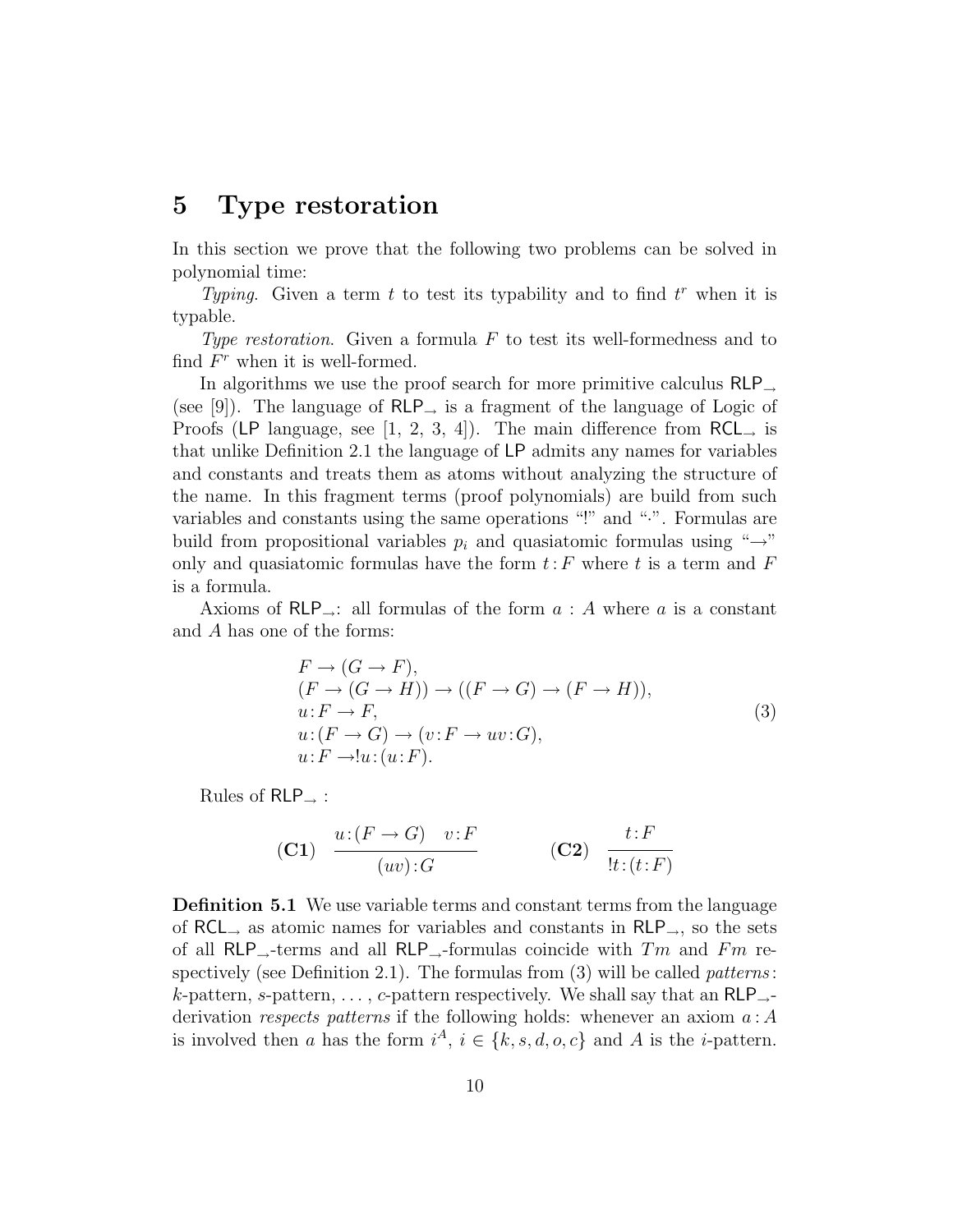(This means that  $a: A$  can be derived from A by one of Rules 4, 5, 6, 8 or 10.)

Let t be a term (considered as RCL<sub>→</sub>-term). Let  $Var(t)$  and  $Cnst(t)$  be the sets of all variable subterms and all constant subterms of  $t$  respectively,  $Hyp(t) = \{x^G : G \mid x^G \in Var(t)\}.$ 

**Lemma 5.2** Let t be a term. It is typable iff for every  $\xi^G \in Var(t) \cup Const(t)$ the formula G is well-formed and  $Hyp(t) \vdash_{\text{RLP}_+} t : F$  for some F and this derivation respects patterns. Moreover, if all these tests succeed then the derivation  $Hyp(t) \vdash_{\text{RLP}_{\rightarrow}} t : F$  is also an RCL<sub>→</sub>-derivation of "t : F – wf" from hypotheses " $\xi^G$ :  $G - wf$ ",  $\xi^G \in Var(t) \cup Const(t)$ .

**Proof.** Suppose that t is typable. The judgment " $t$ :  $F - wf$ " for some F has an MP-free derivation. By Corollary 3.8, we can assume that Rules 7, 9 in the derivation are in reduced forms, i.e. they coincide with Rules C1 and  $C2$  of RCL<sub>→</sub> respectively.

The derivation tree already contains the subtrees that derive all the judgments " $\xi^G$ :  $G$  – wf" where  $\xi^G \in Var(t) \cup Const(t)$ . Let us remove them. The remaining part is the RCL<sub>→</sub>-derivation  $Hyp(t) \vdash_{RLP_{\rightarrow}} t : F$  which respects patterns. All the formulas G with  $\xi^G \in Var(t) \cup Const(t)$  are well-formed by Lemma 3.7.

Now suppose that the RLP<sub>→</sub>-derivation  $Hyp(t) \vdash_{RLP\rightarrow} t : F$  is given, it respect patterns and every G with  $\xi^G \in Var(t) \cup Const(t)$  is well-formed. One can derive " $x^G$ :  $G$  – wf" for  $x^G \in Var(t)$  by Rule 3. The requirement to respect patterns guarantees the derivability of the judgments " $i<sup>G</sup>$  :  $G$  wf" for  $i^G \in Const(t)$  by one of Rules 4, 5, 6, 8 or 10. Thus, all axioms and hypotheses involved in the  $RLP_{\rightarrow}$ -derivation are provable in  $RCL_{\rightarrow}$  and all RLP<sub>→</sub>-rules are admissible in RCL<sub>→</sub>, so RCL<sub>→</sub>  $\vdash t$ : F – wf.

**Lemma 5.3** For every term t there exists at most one formula  $F$  such that  $Hyp(t) \vdash_{\text{RLP}_+} t : F$  and this derivation respects patterns. There exists a polynomial time algorithm that tests the condition above and restores the corresponding derivation (if it exists) given t.

**Proof.** We adopt the proof search method from [9]. By induction on the complexity of  $t$  we prove that  $F$  is unique and fix some standard form of  $RLP_{\rightarrow}$ -derivation of  $t$ : F from  $Hyp(t)$ . Cases when t is a variable term or a constant term are trivial. Let  $t$  be a non-atomic term. Consider a minimal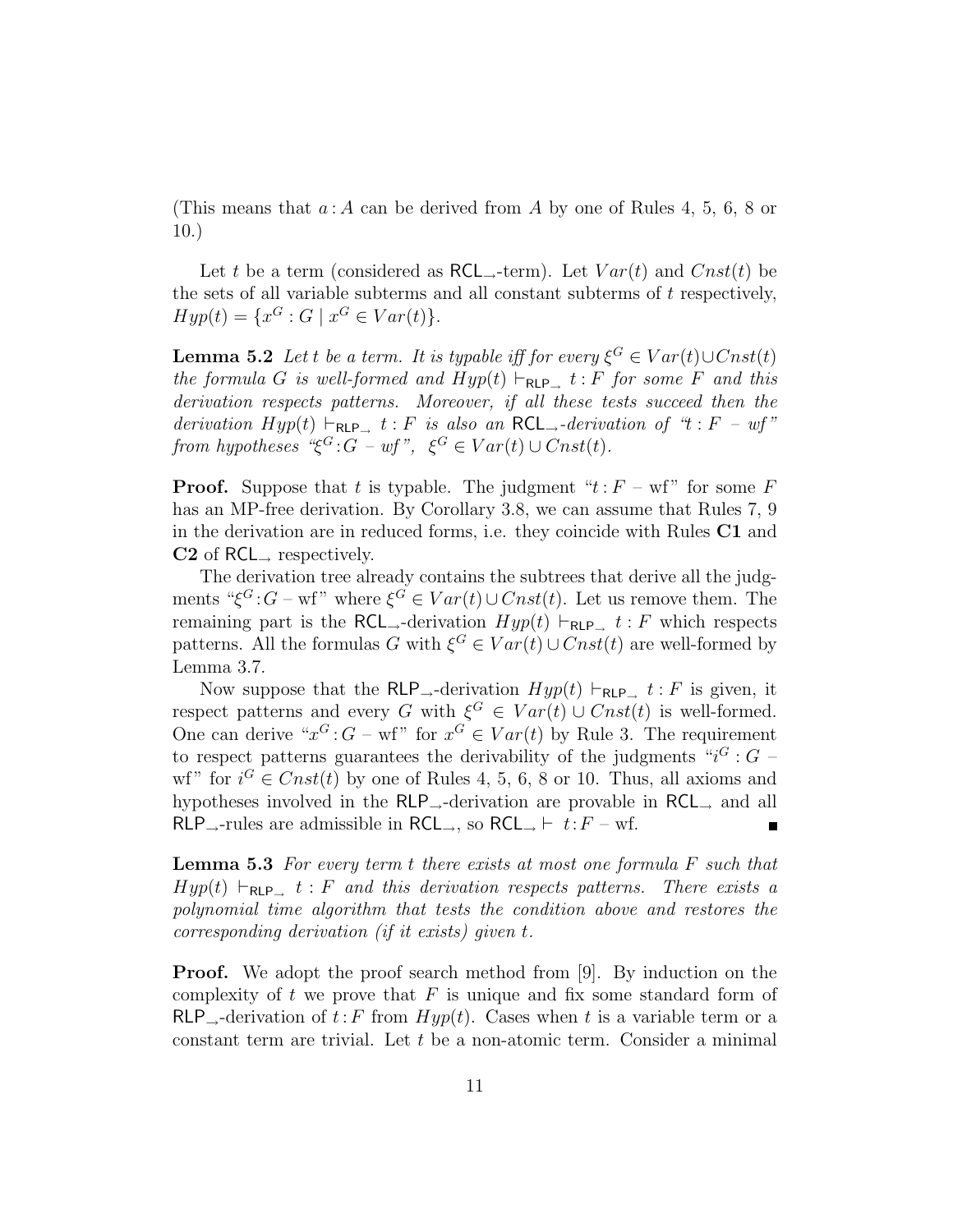derivation of the form  $Hyp(t) \vdash_{\text{RLP}_+} t : F$  that respects patterns (when it exists). It is a sequence of formulas

$$
u_1: X_1, \ldots, u_n: X_n \tag{4}
$$

where  $u_1, \ldots, u_n$  is the list of all subterms of t and the order satisfies the condition:

$$
u_i \in Sub(u_j) \implies i \leq j. \tag{5}
$$

We may fix some standard ordering of subterms because any permutation that preserves the condition (5) does not break the derivation. The induction hypothesis and minimality condition imply that  $u_i \neq u_j$  when  $i \neq j$ .

The following equalities expresses a relation between premise(s) and the conclusion of the inference rule involved:

$$
X_i = G \qquad \text{for } u_i = \xi^G \in Var(t) \cup Const(t);
$$
  
\n
$$
X_k = X_l \to X_i \quad \text{for } u_i = u_k u_l;
$$
  
\n
$$
X_i = u_j : X_j \qquad \text{for } u_i = u_j.
$$
\n(6)

They determine the formulas  $X_i$  uniquely for given t. Thus, the formula  $F = X_n$  is unique if exists.

Now consider (6) as a unification problem, i.e. a set of equations on syntactical variables  $X_k$ . It can be restored in polynomial time from t for every  $t \in T_m$ . It is unifiable iff  $Hyp(t) \vdash_{\mathsf{RLP}_\rightarrow} t : F$ . The corresponding derivation can be obtained by substituting the values of  $X_i$  in (4). One can test the unifiability of (6) and find the solution by polynomial time unification algorithm (see  $|5|$ ).

**Theorem 5.4** Typing and Type restoration problems for  $RCL$ , can be solved in polynomial time.

**Proof.** We have seen (Theorem 4.3) that Type restoration problem is polynomial time reducible to the following one: given a formula  $X$  to test its well-formedness and restore the MP-free derivation of " $X - \text{wf}$ " when it exists. Here we give the polynomial time solution to the latter one:

1. Construct the derivation of " $X - wf$ " from the hypotheses " $t$ :  $F - wf$ " where  $t: F \in Sub(X)$ .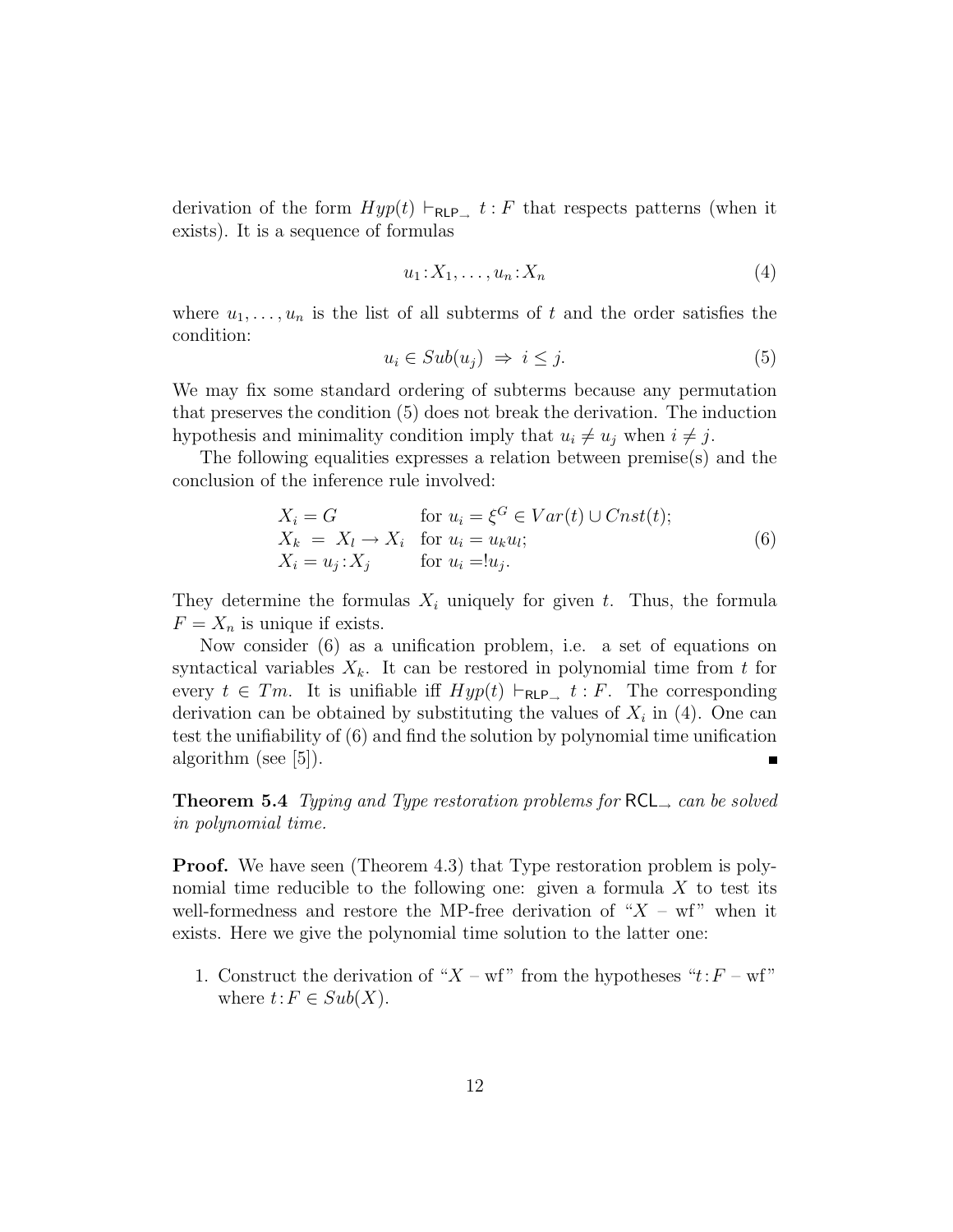- 2. For every formula  $t : F \in Sub(X)$  apply Lemmas 5.2, 5.3 to t and restore the RCL<sub>→</sub>-derivation of " $t$ :  $F'$  – wf" from hypotheses " $\xi$ <sup>G</sup>:  $G$  – wf",  $\xi^G \in Var(t) \cup Const(t)$ . If there is no such derivation or  $F' \neq F$ then fail.
- 3. The judgments " $\xi^G$ :  $G$  wf" can be derived from " $G$  wf" by one of Rules 3, 4, 5, 6, 8 or 10. Apply step 1 to all  $G$ 's.

This algorithm constructs a valid derivation of " $X$  – wf" or fails. It follows from Lemmas 3.3, 5.2, 5.3 that its failure means that  $X$  is not well-formed.

The polynomial time bound for step 2 is proved in Lemma 5.3, for steps 1 and 3 it is trivial. The number of iterations of 1,2,3-block is bound by the cardinality of  $ASub(X)$  which is the size of X.

Typing problem has a similar polynomial time solution. Given a term t apply Lemma 5.2 and restore the formula F such that  $Hyp(t) \vdash_{\text{RLP}\_} t : F$ . It is the unique candidate for a formula denoting the type of  $t$ . Then try to calculate  $(t: F)^r = t^r : F^r$  by the previous method and extract  $t^r$  from it. If something goes wrong then  $t$  is not typable.

### 6 Derivability in RCL<sub>→</sub>

Now we consider the RCL<sub>→</sub>-judgement "F is derivable from  $F_1, \ldots, F_n$ ". It is defined in [4] for well-formed formulas  $F_1, \ldots, F_n, F$  as the derivability from hypotheses in the following calculus.

 $RCL_{\rightarrow}$  (all axioms  $(A1) - (A6)$  are well-formed):

\n- **(A1)** 
$$
t: F \to F
$$
\n- **(A2)**  $d^{t:F \to F}: (t: F \to F)$
\n- **(A3)**  $k^{F \to (G \to F)}: (F \to (G \to F))$
\n- **(A4)**  $s^{(\ldots)}: ((F \to (G \to H)) \to ((F \to G) \to (F \to H)))$
\n- **(A5)**  $o^{(\ldots)}: (u: (F \to G) \to (v: F \to (uv): G))$
\n- **(A6)**  $c^{(\ldots)}: (t: F \to !t: (t: F))$
\n- **(MP)**  $\frac{F \to G \quad F}{G}$
\n

Comment. The well-formedness of axioms is a precondition: a formula can be used as an axiom when it is well-formed and has one of the forms  $(A1)$  –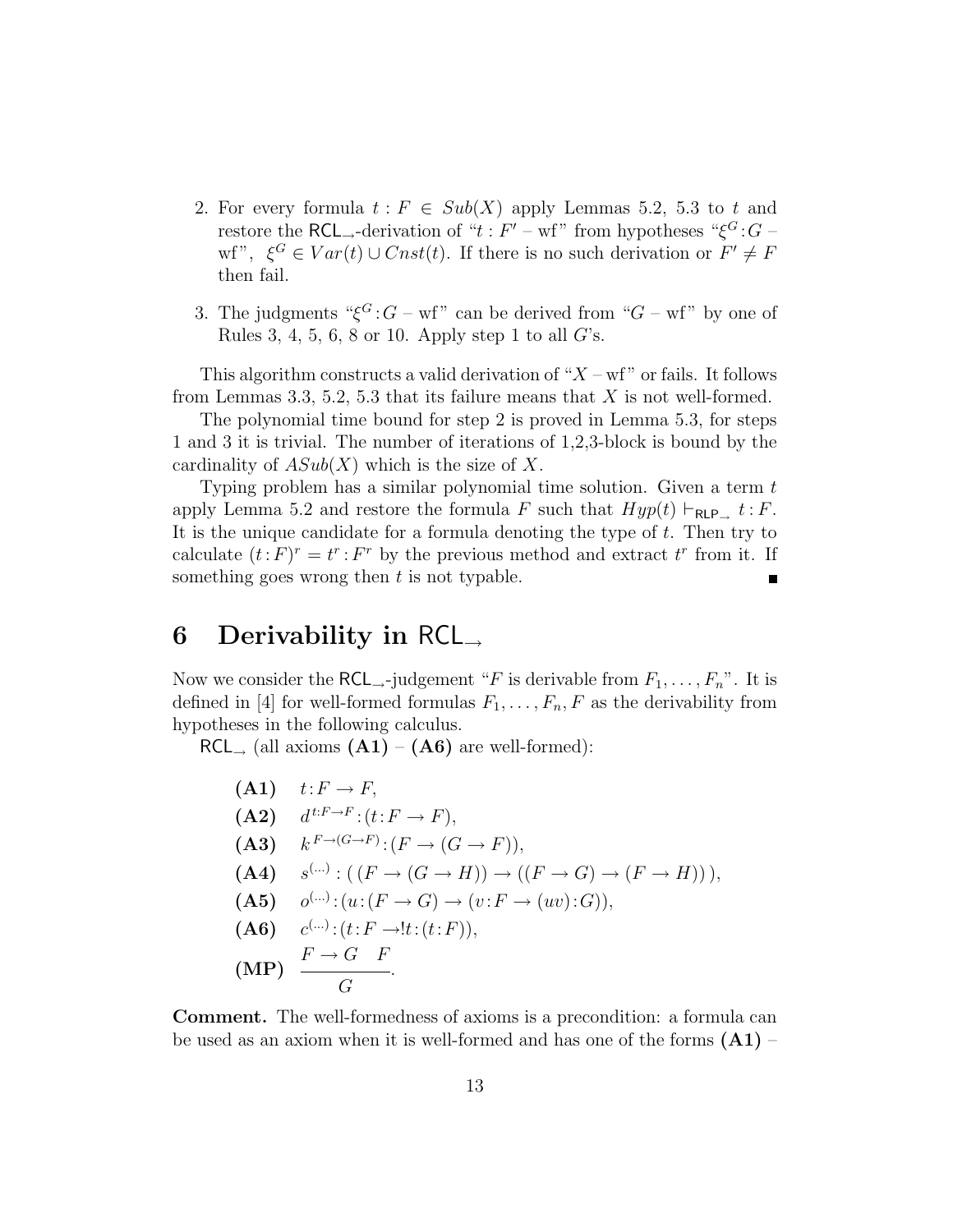(A6). We have seen that (MP) preserves well-formedness, so every formula in a valid derivation must be well-formed.

Our goal is to prove the decidability of the relation  $F_1, \ldots, F_n \vdash_{\mathsf{RCL}\_\sim} F$ . The first step is to reformulate  $RCL$ , in a sequent form. We give the sequent formulation for the case of types (i.e. well-formed formulas with explicit labelling of all subterms).

**Definition 6.1** A sequent has the form  $\Gamma \Rightarrow F$  where  $F \in LF$  and  $\Gamma$  is a finite multiset of labelled formulas. It is called well-formed when F and all members of  $\Gamma$  are types. A sequent derivation is called well-formed when all sequents in it are well-formed. The sequent calculus  $RCLT<sub>G</sub>$  is defined as follows:

**Axioms** are all sequents of the form  $P, \Gamma \Rightarrow P$  where P is a type variable  $p_i$  or a labelled formula of the form  $t^G$ : G.

Rules:

$$
\frac{\Gamma \Rightarrow F \quad G, \Gamma \Rightarrow H}{F \rightarrow G, \Gamma \Rightarrow H} (L \rightarrow)
$$
\n
$$
\frac{F, \Gamma \Rightarrow G}{\Gamma \Rightarrow F \rightarrow G} (R \rightarrow)
$$
\n
$$
\frac{F, \Gamma \Rightarrow G}{\Gamma \Rightarrow F \rightarrow G} (L \cap)
$$
\n
$$
\frac{F, \Gamma \Rightarrow G}{\Gamma, \Gamma' \Rightarrow G} (L \cap)
$$
\n
$$
\frac{F, \Gamma \Rightarrow G}{\Gamma, \Gamma' \Rightarrow G} (Cut)
$$
\n
$$
\frac{F, \Gamma \Rightarrow G}{\Gamma, \Gamma' \Rightarrow G} (Cut)
$$
\n
$$
\frac{F, \Gamma \Rightarrow G}{\Gamma, \Gamma' \Rightarrow G} (Cut)
$$
\n
$$
\frac{F, \Gamma \Rightarrow G}{\Gamma \Rightarrow F \quad F, \Gamma' \Rightarrow G} (Cut)
$$
\n
$$
\frac{F, \Gamma \Rightarrow G}{\Gamma \Rightarrow F \quad F, \Gamma' \Rightarrow G} (Cut)
$$
\n
$$
\frac{F, \Gamma \Rightarrow G}{\Gamma \Rightarrow F \quad F, \Gamma' \Rightarrow G} (Cut)
$$
\n
$$
\frac{F, \Gamma \Rightarrow G}{\Gamma \Rightarrow F \quad F, \Gamma' \Rightarrow G} (Cut)
$$
\n
$$
\frac{F, \Gamma \Rightarrow G}{\Gamma \Rightarrow F \quad F, \Gamma' \Rightarrow G} (Cut)
$$
\n
$$
\frac{F, \Gamma \Rightarrow G}{\Gamma \Rightarrow F \quad F, \Gamma' \Rightarrow G} (Cut)
$$
\n
$$
\frac{F, \Gamma \Rightarrow G}{\Gamma \Rightarrow F \quad F, \Gamma' \Rightarrow G} (Cut)
$$
\n
$$
\frac{F, \Gamma \Rightarrow G}{\Gamma \Rightarrow F \quad F, \Gamma' \Rightarrow G} (Cut)
$$
\n
$$
\frac{F, \Gamma \Rightarrow G}{\Gamma \Rightarrow F \quad F, \Gamma' \Rightarrow G} (Cut)
$$
\n
$$
\frac{F, \Gamma \Rightarrow G}{\Gamma \Rightarrow F \quad F, \Gamma' \Rightarrow G} (Cut)
$$

Rule  $(R \, i)$  has a special form. Letter i in it denotes one of the identifiers k, s, d, o, c and A is an i-pattern. D depends on  $\Gamma$ , A and is the standard cut-free derivation of the sequent  $\Gamma \Rightarrow A$  that is given below. The rule states that this particular derivation can be extended (in one step) to a derivation of the sequent  $\Gamma \Rightarrow i^A : A$ .

Comment. The prototype for this definition is the sequent formulation of Intuitionistic Logic of Proofs ILPG from  $[1, 3]$ . RCLT<sub>G</sub> corresponds to its minimal implicative fragment. The latter can be considered as a completely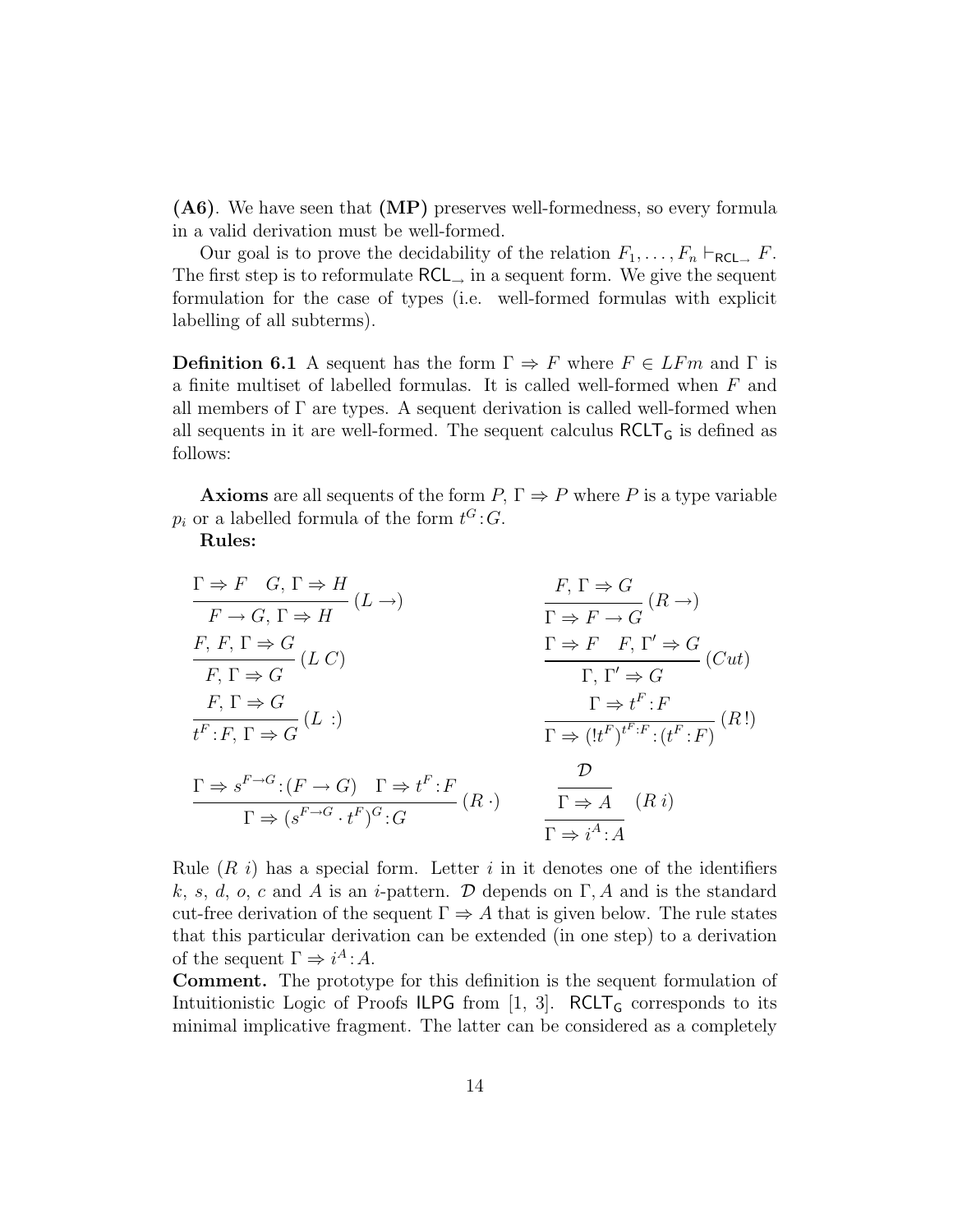forgetful projection of  $RCLT<sub>G</sub>$  in which the superscripts and the correspondence between identifiers and patterns in  $(R i)$  are omitted.

The cut-free derivations of k-patterns and s-patterns are well known. Here are the variants of  $D$  for  $d$ -,  $c$ - and  $o$ -patterns:

$$
\frac{\overbrace{t^F : F, \Gamma \Rightarrow F}^{\cdots}}{\Gamma \Rightarrow (t^F : F \to F)} \qquad \qquad \frac{\overbrace{t^F : F, \Gamma \Rightarrow t^F : F}^{\cdots}}{\Gamma \Rightarrow (t^F : F \to F)} \qquad \qquad \frac{\overbrace{t^F : F, \Gamma \Rightarrow (t^F)^{t^F : F} : (t^F : F)}^{\cdots}}{\Gamma \Rightarrow (t^F : F \to (t^F)^{t^F : F} : (t^F : F))}
$$

$$
\frac{\overbrace{t^F : F, s^{F \to G} : (F \to G), \Gamma \Rightarrow s^{F \to G} : (F \to G)}^{\text{tr.}} \overbrace{t^F : F, s^{F \to G} : (F \to G), \Gamma \Rightarrow t^F : F}_{t^F : F, s^{F \to G} : (F \to G), \Gamma \Rightarrow (s^{F \to G} t^F)^G : G}^{\text{tr.}}}{\overbrace{\Gamma \Rightarrow (s^{F \to G} : (F \to G) \to (t^F : F \to (s^{F \to G} t^F)^G : G))}^{\text{tr.}}}
$$

Lemma 6.2 A cut-free derivation of a well-formed sequent is well-formed.

**Proof.** For every rule except (Cut) if the conclusion is well-formed then the premise(s) are well formed too.

In particular, any well formed sequent of the form  $F, \Gamma \Rightarrow F$  has a wellformed cut-free derivation.

**Theorem 6.3** 1. If  $\Gamma \vdash_{\text{RCL}\rightarrow} F$  then the sequent  $\Gamma^r \Rightarrow F^r$  has a well-formed  $RCLT_G-derivation$ .

2. If a sequent  $\Gamma \Rightarrow F$  has a well-formed  $RCLT_G$ -derivation then  $\Gamma^0 \vdash_{RCL \rightarrow} F^0$ .

**Proof.** 1. Induction on the derivation  $\Gamma \vdash_{\mathsf{RCL}\rightarrow} F$ . By the definition of  $\vdash_{\mathsf{RCL}\_\flat}$ , the formula F and all formulas from  $\Gamma$  are well-formed. So the sequent  $\Gamma^r \Rightarrow F^r$  is well-formed by Theorem 4.3.

Case of  $(A1)$ . The required derivation is the cut-free derivation  $D$  involved in Rule  $(R i)$  for  $i = d$ . It is well-formed by Lemma 6.2.

Cases of  $(A2) - (A6)$ . The sequent  $\Gamma \Rightarrow F$  can be derived by Rule  $(R i)$ . This derivation is cut-free, so it is well-formed (Lemma 6.2).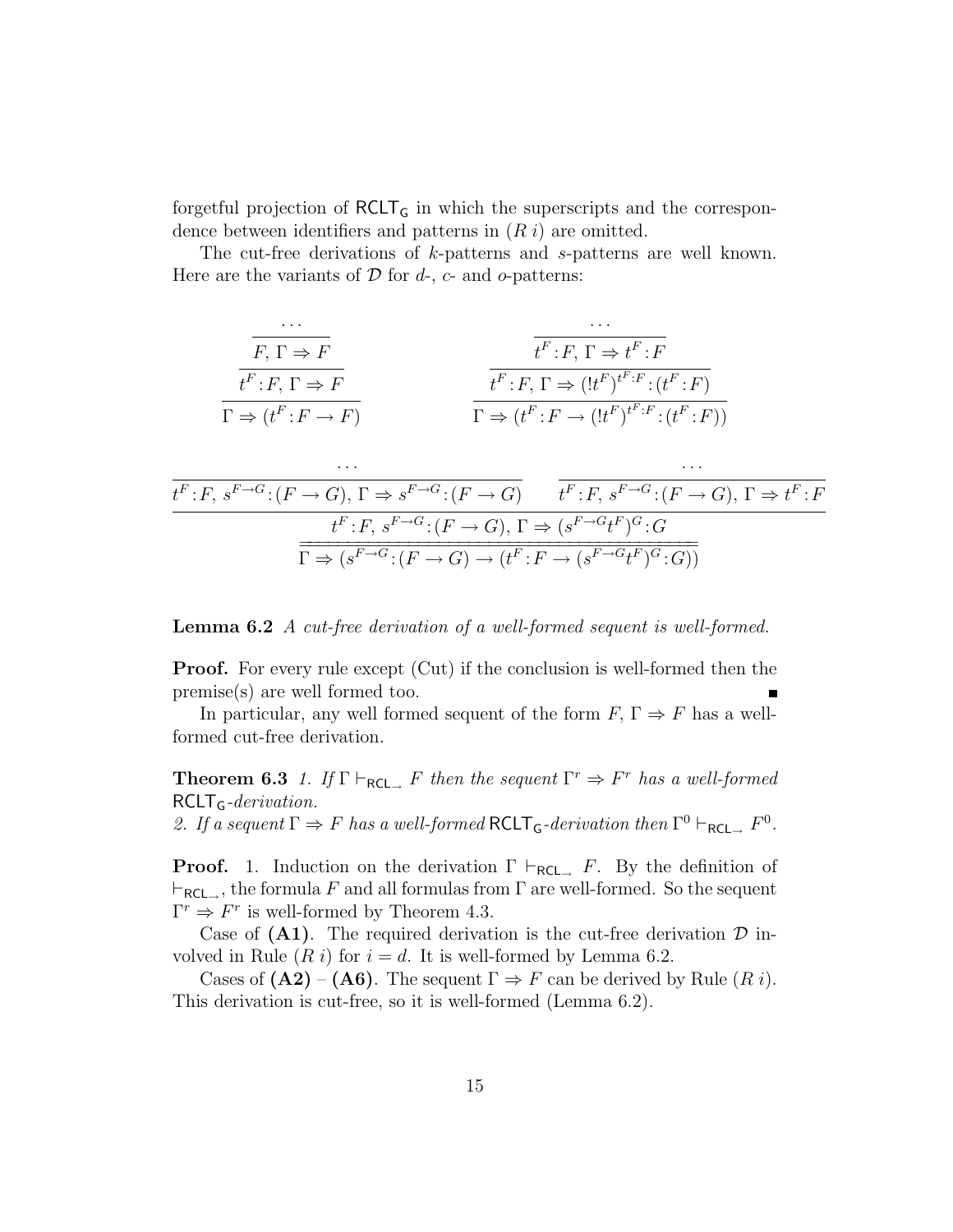Case of (MP). By the induction hypothesis, the sequents  $\Gamma^r \Rightarrow X^r \to Y^r$ and  $\Gamma^r \Rightarrow X^r$  already have well-formed derivations. Refine these derivations as follows:

$$
\begin{array}{c}\n\vdots & X^r \Rightarrow X^r \quad Y^r, \ X^r \Rightarrow Y^r \\
\hline\n\vdots & \Gamma^r \Rightarrow X^r \quad X^r \to Y^r, \ X^r \Rightarrow Y^r \\
\hline\n\Gamma^r \Rightarrow X^r & X^r, \ \Gamma^r \Rightarrow Y^r \quad (Cut) \\
\hline\n\Gamma^r, \ \Gamma^r \Rightarrow Y^r & \\
\hline\n\Gamma^r \Rightarrow Y^r & \\
\hline\n\Gamma^r \Rightarrow Y^r\n\end{array}
$$

2. Straightforward induction on well-formed derivation of a sequent  $\Gamma \Rightarrow$ F. Case  $(R \rightarrow)$  is the standard deduction theorem which holds for RCL<sub>→</sub> because k-patterns and s-patterns are derivable in  $RCL$ , whenever they are well-formed. Other cases are trivial.

 $\blacksquare$ 

## 7 The relation  $\vdash_{\mathsf{RCL}}$  is decidable

Let a set  $\Gamma \subset Fm$  be finite and  $F \in Fm$ . Note that the sequent  $\Gamma^r \Rightarrow F^r$ exists and is well-formed iff all members of  $\Gamma \cup \{F\}$  are well-formed. Theorem 6.3 gives the following reduction:  $\Gamma \vdash_{\mathsf{RCL}\_} F$  iff

(i) all members of  $\Gamma \cup \{F\}$  are well-formed and

(ii) the sequent  $\Gamma^r \Rightarrow F^r$  has a well-formed derivation.

Theorem 5.4 provides a polynomial time decision procedure for condition (i). Below we establish that (ii) is also decidable and prove the upper complexity bound PSPACE for it.

Lemma 7.1 If a sequent has a well-formed derivation then it has a cut-free well-formed derivation too.

**Proof.** (Sketch.) In [1] the syntactical cut-elimination method for Intuitionistic Logic of Proofs ILPG is proposed. A derivation of a sequent in  $RCLT<sub>G</sub>$ can be considered as an ILPG-derivation in which all terms have additional labels (superscripts), so the method can be applied to an  $RCLT_G$ -derivation as well. It can be shown that every step of the cut-elimination procedure preserves the property "to be a valid  $RCLT_G$ -derivation". Thus, being applied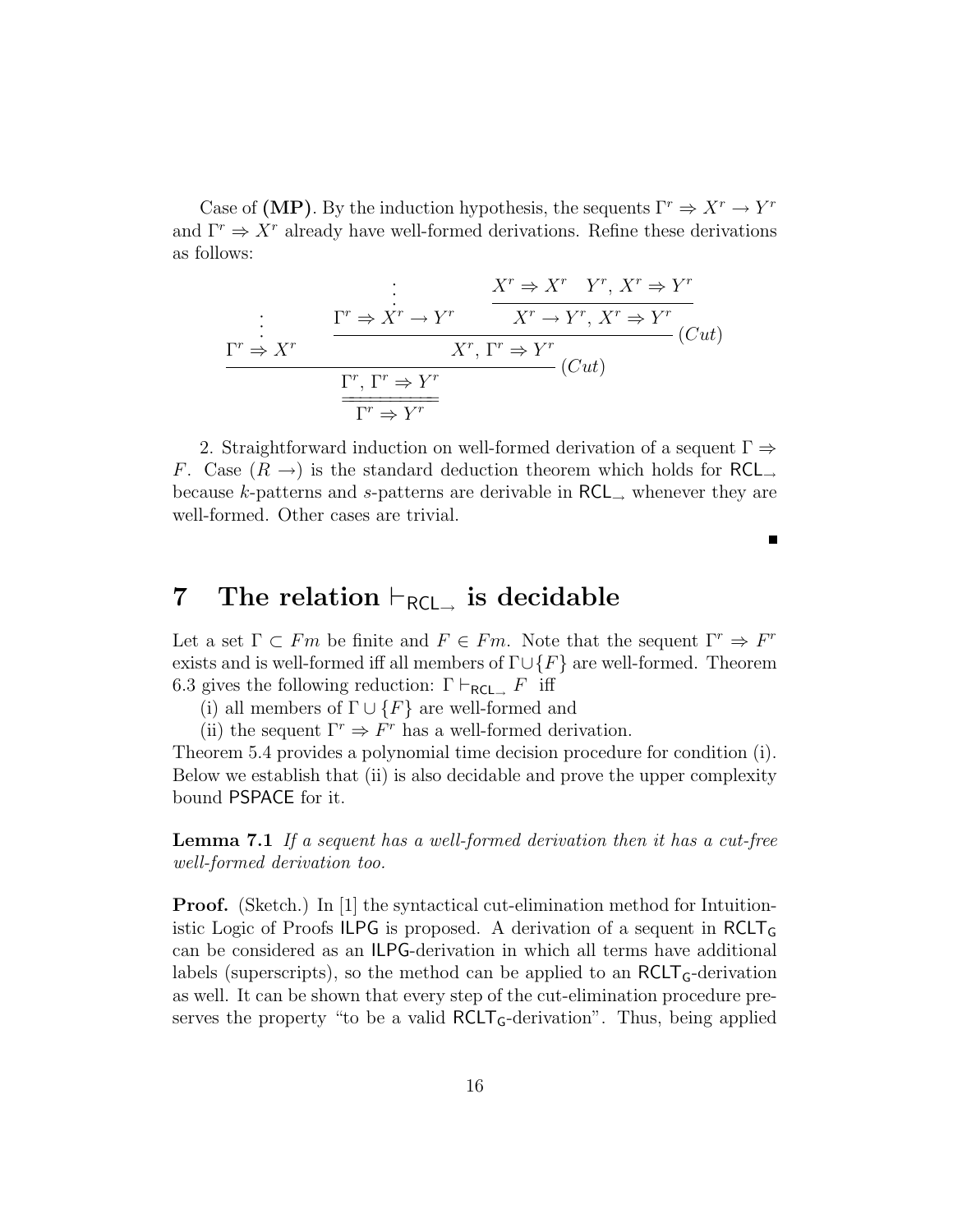to a well-formed  $\text{RCLT}_G$ -derivation it returns a cut-free  $\text{RCLT}_G$ -derivation of the same sequent. By Lemma 6.2, the resulting derivation is well-formed.

**Definition 7.2** Let  $RCLT<sub>G</sub>$  denote the variant of the calculus  $RCLT<sub>G</sub>$  without Rules  $(Cut)$  and  $(R i)$  extended by the following additional axioms and rules:

(CS) 
$$
\Gamma \Rightarrow i^A:A, \quad i \in \{k, s, d, o, c\}, \ A \text{ is an } i\text{-pattern},
$$

$$
\frac{F \to G, \Gamma \Rightarrow F \quad G, \ F \to G, \ \Gamma \Rightarrow H}{F \to G, \ \Gamma \Rightarrow H} (L \to^C), \quad \frac{F, \ t^F : F, \ \Gamma \Rightarrow G}{t^F : F, \ \Gamma \Rightarrow G} (L :^C),
$$
  

$$
\frac{F, \ \Gamma \Rightarrow G}{F, \ \Gamma \Rightarrow F \to G} (^W \! R \to).
$$

**Comment.** The additional rules are admissible in  $RCLT<sub>G</sub>$ . The new axioms  $(CS)$  are derivable in RCLT<sub>G</sub> and can emulate the applications of  $(R i)$  rule. The cut elimination property for  $RCLT<sub>G</sub>$  is established in Lemma 7.1. So the calculus $\mathsf{RCLT}_\mathsf{G}'$  derives the same sequents as  $\mathsf{RCLT}_\mathsf{G}.$ 

**Definition 7.3** For a multiset  $\Gamma$  let  $set(\Gamma)$  denote the set of its members. An instance of a rule

$$
\frac{\Gamma_1 \Rightarrow F_1 \dots \Gamma_n \Rightarrow F_n}{\Gamma \Rightarrow F}
$$

is called monotone if  $set(\Gamma) \subseteq \cap_i set(\Gamma_i)$ . A monotone derivation is a sequent derivation that uses monotone instances of inference rules only.

**Lemma 7.4** A sequent  $\Gamma \Rightarrow F$  is provable in  $RCLT_G$  iff the sequent set  $(\Gamma) \Rightarrow$ F has a monotone  $RCLT'_{G}$ -derivation  $\Gamma_1 \Rightarrow F_1, \ldots, \Gamma_n \Rightarrow F_n$  such that  $\Gamma_i =$  $set(\Gamma_i)$  (i.e. no labelled formula occurs in  $\Gamma_i$  twice).

**Proof.** RCLT<sub>G</sub>  $\vdash \Gamma \Rightarrow F$  iff RCLT<sub>G</sub>  $\vdash set(\Gamma) \Rightarrow F$ , so it is sufficient to consider the case when  $\Gamma = set(\Gamma)$ . The part "only if" is trivial (RCLT<sub>G</sub> and  $RCLT'_{G}$  have the same provable sequences). Let us prove the remaining part "if". Consider a cut-free  $RCLT_G$ -derivation of the sequent  $\Gamma \Rightarrow F$  with  $\Gamma = set(\Gamma).$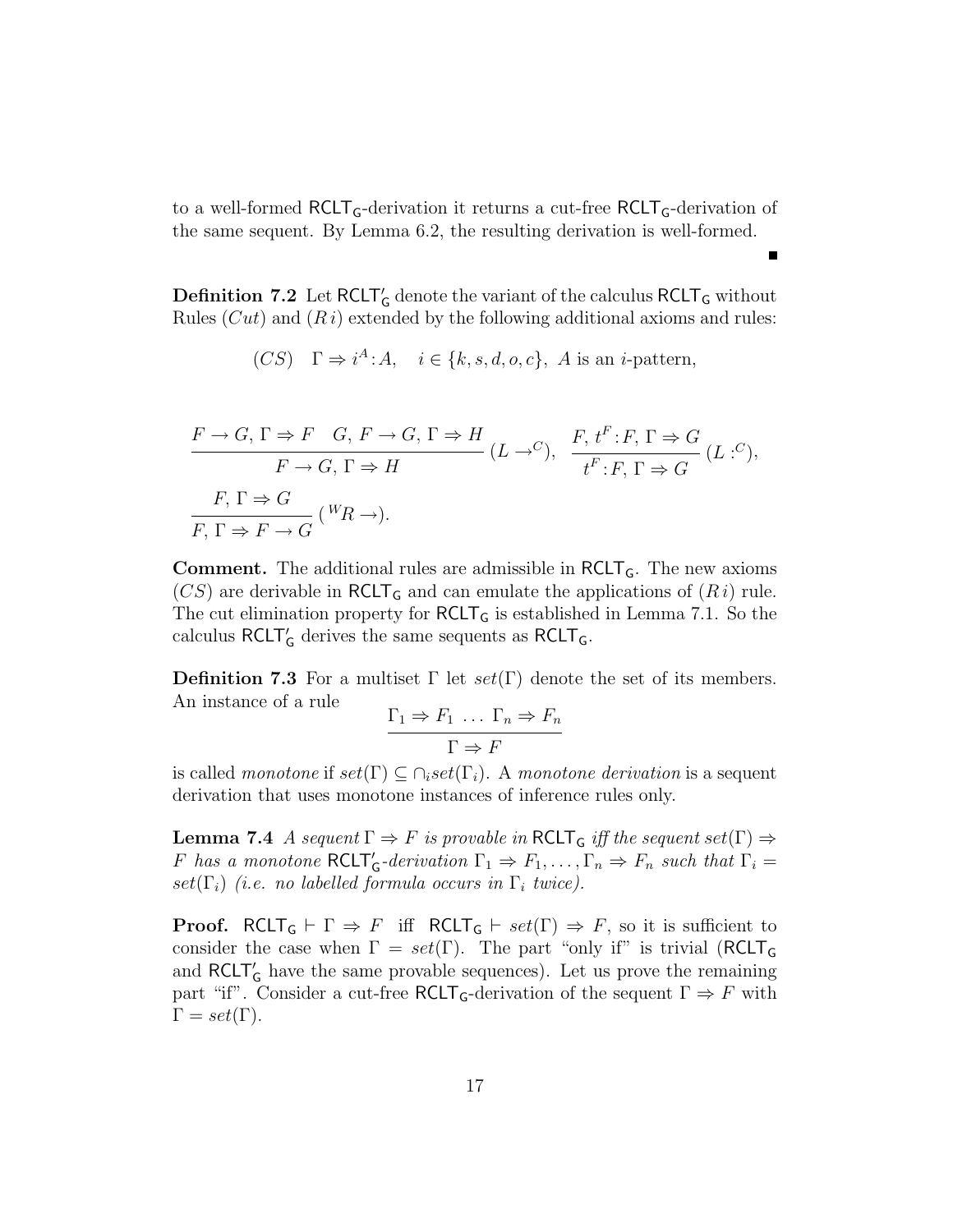Conversion to monotone derivation. Apply to the derivation the following transformation repeatedly, whenever it is possible. Find the last rule that adds a "new" labelled formula A to the antecedent of its conclusion. ("New" means that  $A$  is not a member of the antecedent of a premise of the rule.) Add the second copy of  $A$  to the antecedent of the conclusion. Also add a copy of A to the antecedents of all sequents above and insert  $(L C)$ rule below: ·

$$
\vdots
$$
\n
$$
\overrightarrow{A, \Gamma \Rightarrow F} \qquad \xrightarrow{\vdots}
$$
\n
$$
\overrightarrow{A, A, \Gamma \Rightarrow F} (LC)
$$
\n
$$
\overrightarrow{A, \Gamma \Rightarrow F} (LC)
$$

The result will be a monotone  $RCLT_G$ -derivation of the same sequent. Now replace the occurrences of  $(R i)$  rule by corresponding  $(C S)$  axioms. We shall also replace the consequent applications of Rules  $(L \rightarrow)(LC)$  with the same main formula by  $(L \rightarrow C)$  and  $(L :)(LC)$  with the same main formula – by  $(L: C)$ . This will give a monotone **RCLT**'<sub>G</sub>-derivation of the initial sequent.

Conversion to sets in antecedents. For every labelled formula that occurs twice in the antecedent of a sequent from the derivation let us remove all but one copy of it from the antecedent of every sequent in the derivation. This transformation converts an axiom into some other axiom of  $\mathsf{RCLT}_G'$  . Let us see that an instance of a rule will be converted either into some other instance of some rule of  $RCLT'_{G}$  or into the the trivial rule that can be removed from the derivation (its conclusion coincides with one of the premises). Thus, the result will be a valid monotone  $\mathsf{RCLT}'_\mathsf{G}\text{-}\text{derivation}$  and the condition  $\Gamma' = set(\Gamma')$  holds for every sequent  $\Gamma' \Rightarrow F'$  in it.

Indeed, the instances of  $(R!)$ ,  $(R)$  will be converted into some other instances of the same rule. An instance of  $(LC)$  will be converted into the trivial rule:

$$
\frac{F^{k+1}, \Gamma \Rightarrow G}{F^k, \Gamma \Rightarrow G} (LC) \longrightarrow \frac{F, \Delta \Rightarrow G}{F, \Delta \Rightarrow G} \longrightarrow \text{remove.}
$$

Rule  $(L:$ ). Let  $\Gamma = (t^F : F)^n, \Gamma'$ . If  $F \notin \Gamma$  then

$$
\frac{F, (t^F : F)^n, \Gamma' \Rightarrow G}{(t^F : F)^{n+1}, \Gamma' \Rightarrow G} \longrightarrow \frac{F, t^F : F, \Delta \Rightarrow G}{t^F : F, \Delta \Rightarrow G} (L : C)
$$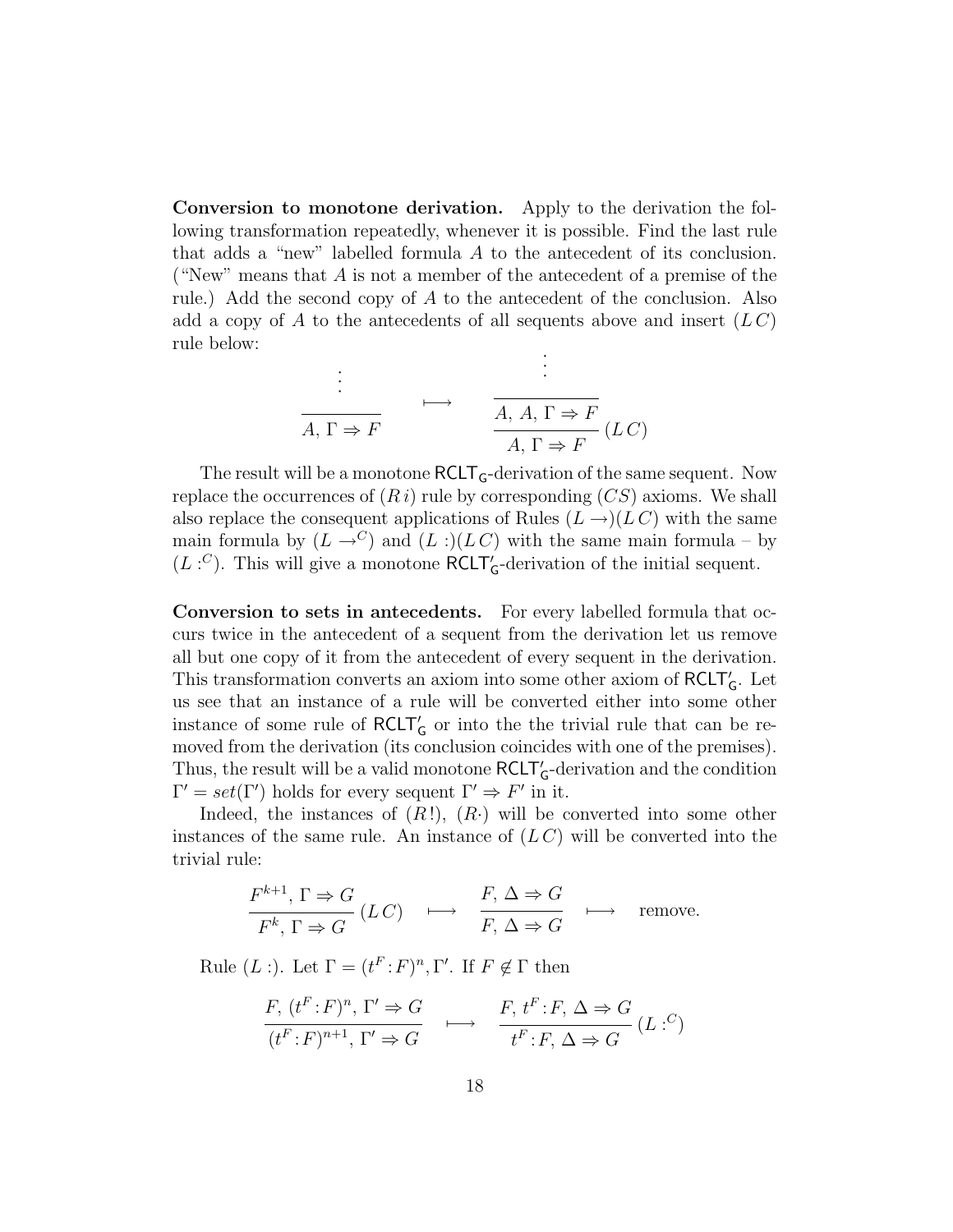Otherwise,  $\Gamma = F^k$ ,  $(t^F : F)^n$ ,  $\Gamma''$  and the result is trivial:

$$
\frac{F^{k+1}, (t^F:F)^n, \Gamma'' \Rightarrow G}{F^k, (t^F:F)^{n+1}, \Gamma'' \Rightarrow G} \longrightarrow \frac{F, t^F:F, \Delta \Rightarrow G}{F, t^F:F, \Delta \Rightarrow G} \longrightarrow \text{remove.}
$$

Rule  $(L:^C)$ .

$$
\frac{F^{k+1}, (t^F:F)^{n+1}, \Gamma' \Rightarrow G}{F^k, (t^F:F)^{n+1}, \Gamma' \Rightarrow G} \longmapsto \begin{cases} \frac{F, t^F:F, \Delta \Rightarrow G}{t^F:F, \Delta \Rightarrow G} (L : C), & \text{if } k = 0, \\ \text{remove}, & \text{if } k > 0. \end{cases}
$$

Rule  $(R \rightarrow)$ .

$$
\overbrace{F^k, \Gamma' \Rightarrow F \to G}^{F^{k+1}, \Gamma' \Rightarrow G} \longrightarrow \begin{cases} \frac{F, \Delta \Rightarrow G}{F, \Delta \Rightarrow F \to G} \, ({}^W \! R \to), & \text{if } k > 0, \\ \frac{F, \Delta \Rightarrow F \to G}{\Delta \Rightarrow F \to G} \, (R \to), & \text{if } k = 0. \end{cases}
$$

Rule  $(L \rightarrow)$ . A monotone instance of this rule has the form

$$
\frac{G^l, (F \to G)^{k+1}, \Gamma' \Rightarrow F \quad G^{l+1}, (F \to G)^{k+1}, \Gamma' \Rightarrow H}{G^l, (F \to G)^{k+2}, \Gamma' \Rightarrow H}.
$$

If  $l > 0$  then the transformation gives a trivial rule (its second premise coincides with the conclusion). It can be removed from the resulting derivation together with the derivation of the first premise. If  $l = 0$  then the result will be an instance of  $(L \rightarrow^C)$ :

$$
\frac{(F \to G)^{k+1}, \Gamma' \Rightarrow F \quad G, (F \to G)^{k+1}, \Gamma' \Rightarrow H}{(F \to G)^{k+2}, \Gamma' \Rightarrow H} \longrightarrow
$$
  

$$
\longrightarrow \frac{F \to G, \Delta \Rightarrow F \quad G, F \to G, \Delta \Rightarrow H}{F \to G, \Delta \Rightarrow H} (L \to^C).
$$

Similarly with rule  $(L \rightarrow^C)$ :

$$
\frac{G^l, (F \to G)^{k+1}, \Gamma' \Rightarrow F \quad G^{l+1}, (F \to G)^{k+1}, \Gamma' \Rightarrow H}{G^l, (F \to G)^{k+1}, \Gamma' \Rightarrow H}
$$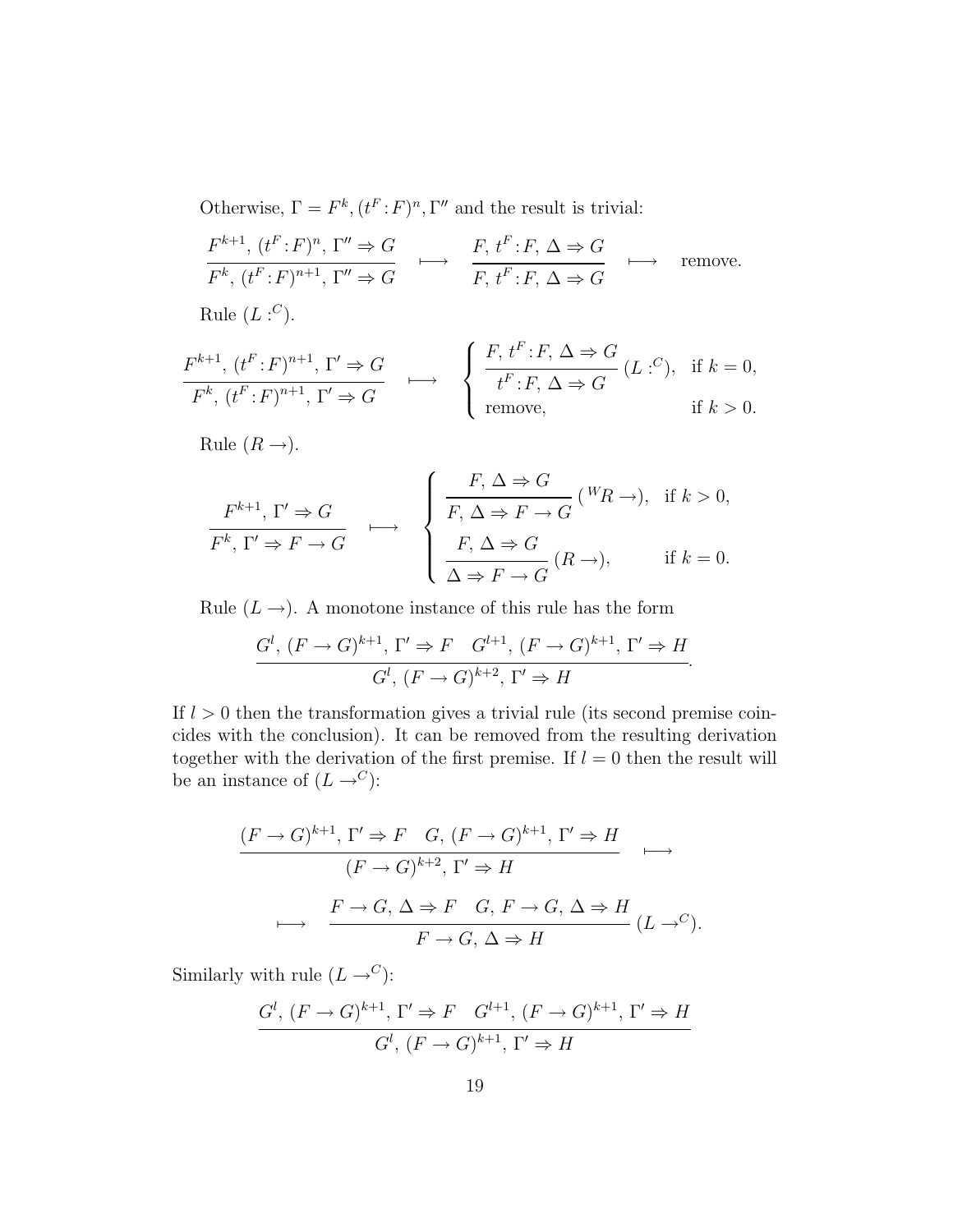The result is either a trivial rule (case  $l > 0$ ) or an instance of  $(L \rightarrow C)$  rule  $(\text{case } i = 0).$ 

**Definition 7.5** A labelled formula  $F$  is a *weak subformula* of a labelled formula G if  $F \in ASub(G)$  or  $F = t^H : H$  for some labelled term  $t^H \in$  $ASub(G).$ 

**Lemma 7.6** Any labelled formula in an RCLT'<sub>G</sub>-derivation of a sequent  $\Gamma \Rightarrow$ F is a weak subformula of some formula  $G \in set(\Gamma) \cup \{F\}.$ 

**Proof.** For every rule of  $RCLT'_{G}$  holds: if a labelled formula occurs in the premise(s) of the rule then it is a weak subformula of some formula from the conclusion.

**Theorem 7.7** For the calculus  $RCLT_G$  the set of all derivable sequents is decidable. The derivability relation  $\vdash_{\mathsf{RCL}_\rightarrow}$  is decidable.

**Proof.** Decidability of RCLT<sub>G</sub>. By Lemmas 7.4, 7.6, RCLT<sub>G</sub>  $\vdash \Gamma \Rightarrow F$  iff there exists a finite sequence of sequents  $\Gamma_1 \Rightarrow F_1, \ldots, \Gamma_n \Rightarrow F_n$  with the following properties:

- 1. All sequents are distinct from each other.
- 2. For every *i*, the sequent  $\Gamma_i \Rightarrow F_i$  consists of weak subformulas of some formulas from  $\Gamma \cup \{F\}.$
- 3. For every *i*, no labelled formula occurs in  $\Gamma_i$  twice.
- 4. It is a monotone  $\mathsf{RCLT}_\mathsf{G}$ -derivation of the sequent  $set(\Gamma) \Rightarrow F$ .

There are finitely many sequences satisfying the conditions 1–3. One can try them all and check the condition 4.

Decidability of  $\vdash_{\mathsf{RCL}\_}$ . By Theorem 6.3,  $\Gamma \vdash_{\mathsf{RCL}\_} F$  iff (i) all members of  $\Gamma \cup \{F\}$  are well-formed and (ii) the sequent  $\Gamma^r \Rightarrow F^r$  has a well-formed  $RCLT_G$ -derivation. By Theorem 5.4, the well-formedness condition (i) is decidable. It implies the existence and well-formedness of the sequent  $\Gamma^r \Rightarrow F^r$ . But if a well-formed sequent is derivable in  $RCLT<sub>G</sub>$  then it has a well-formed  $RCLT_G$ -derivation too (Lemmas 7.1, 6.2). Thus, the condition (ii) can be replaced by  $RCLT_G \vdash \Gamma^r \Rightarrow F^r$  which is decidable.

Comment. The decidability results (Theorem 7.7) can be proved by essentially the same method based on a more simple form of Lemma 7.4 with monotonicity condition omitted. The full-scale Lemma 7.4 is used in the proof of the complexity bound below.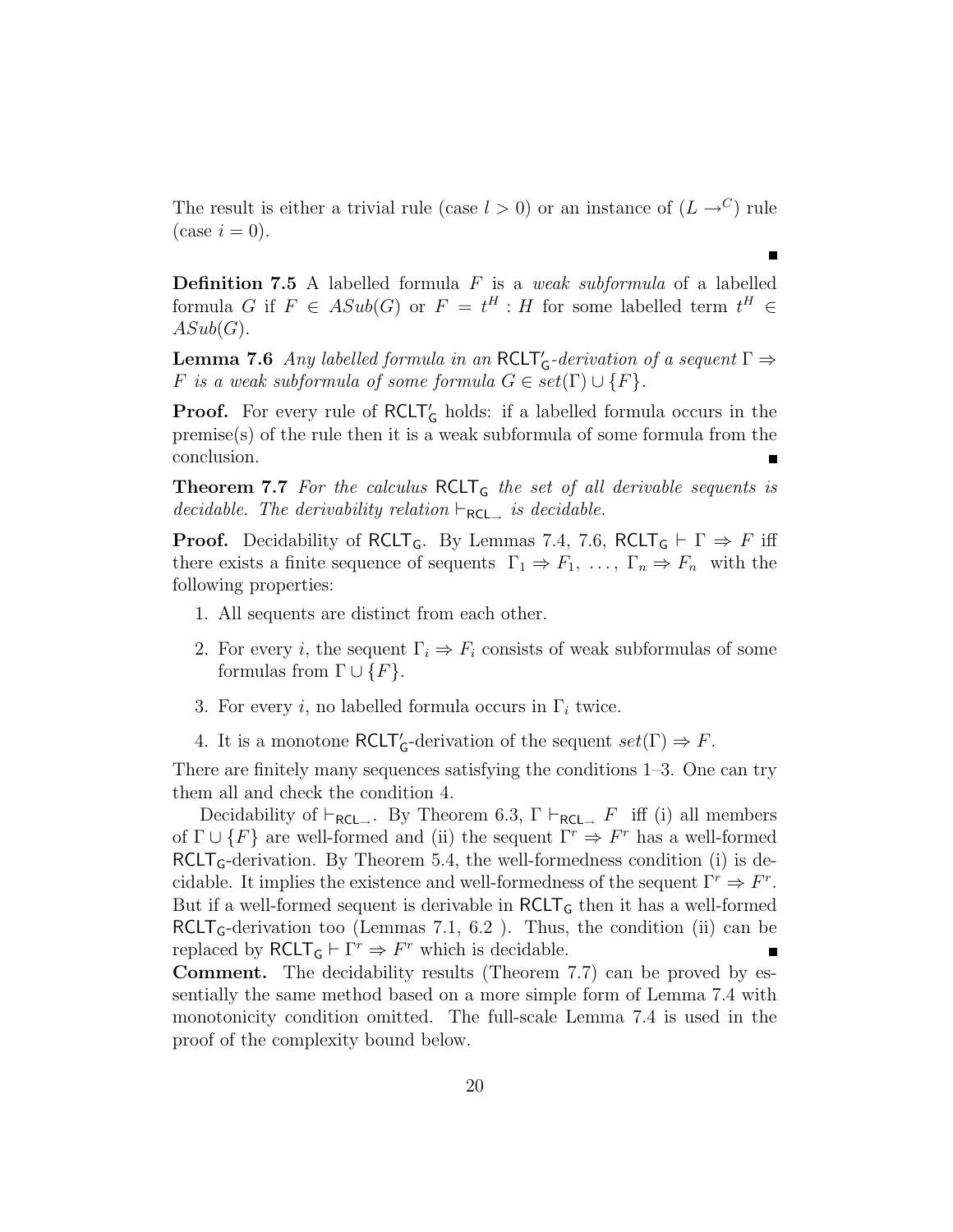## 8 Complexity bound

Both problems considered in Theorem 7.7, i.e. derivability of a sequent in  $RCLT_G$  and derivability of a formula from a set of hypotheses in  $RCL_{\rightarrow}$ , are PSPACE-complete. The lower bound (PSPACE-hardness) follows from P SP ACE-completeness result for implicational fragment of intuitionistic propositional logic proved in [11]. We prove the upper bound.

**Definition 8.1** The size of a sequent  $F_1, \ldots, F_n \Rightarrow F$  is the total sum of the sizes of all formulas  $F_i$  and  $F$ .

**Lemma 8.2** Let  $M_n$  be the set of all minimal monotone  $RCLT'_G$ -derivations D of sequents of size n with additional property:  $\Gamma = set(\Gamma)$  holds for every sequent  $\Gamma \Rightarrow F$  in  $\mathcal{D}$ . There exist two polynomials  $q_1$  and  $q_2$  such that the depth of every derivation  $\mathcal{D} \in M_n$  is bound by  $q_1(n)$  and the sizes of all sequents from  $\mathcal D$  are bound by  $q_2(n)$ .

**Proof.** Consider the proof tree for some  $\mathcal{D} \in M_n$  and a path from the root to some leaf in it:

$$
\Gamma_0 \Rightarrow F_0, \dots, \Gamma_l \Rightarrow F_l.
$$

All sequents in the path are distinct from each other. Let S be the set of all weak subformulas of formulas  $G \in \Gamma_0 \cup \{F_0\}$ . Every sequent in  $\mathcal D$  consists of some formulas from  $S$  (Lemma 7.6). The number of elements in  $S$  is bound by *n*. Indeed, every weak subformula  $G = t^H : H \notin ASub(F)$  of a formula F corresponds to the unique term  $t^H \in ASub(F)$ . Thus,  $size(F)$  which is the total number of all associated subformulas and all associated subterms of F bounds the number of weak subformulas of F.

We split the path into maximal segments with  $\Gamma_i$  be constant inside a segment. All sequents in a segment have the same antecedent and various succedents  $F \in S$ . Thus, the length of a segment is bound by n. The number of segments is bound by n too because  $\Gamma_0 \subseteq \Gamma_1 \ldots \subseteq \Gamma_l \subseteq S$ . So, the length l of the path is bound by  $q_1(n) = n^2$ .

Consider a sequent  $F_1, \ldots, F_m \Rightarrow F$  from  $\mathcal{D}$ . All formulas  $F_i$  and  $F$ belong to  $S$ , so their sizes are bound by n. But no formula occurs in the antecedent of the sequent twice, so  $m \leq n$ . Thus, the size of the sequent is bound by  $q_2(n) = n(n+1)$ .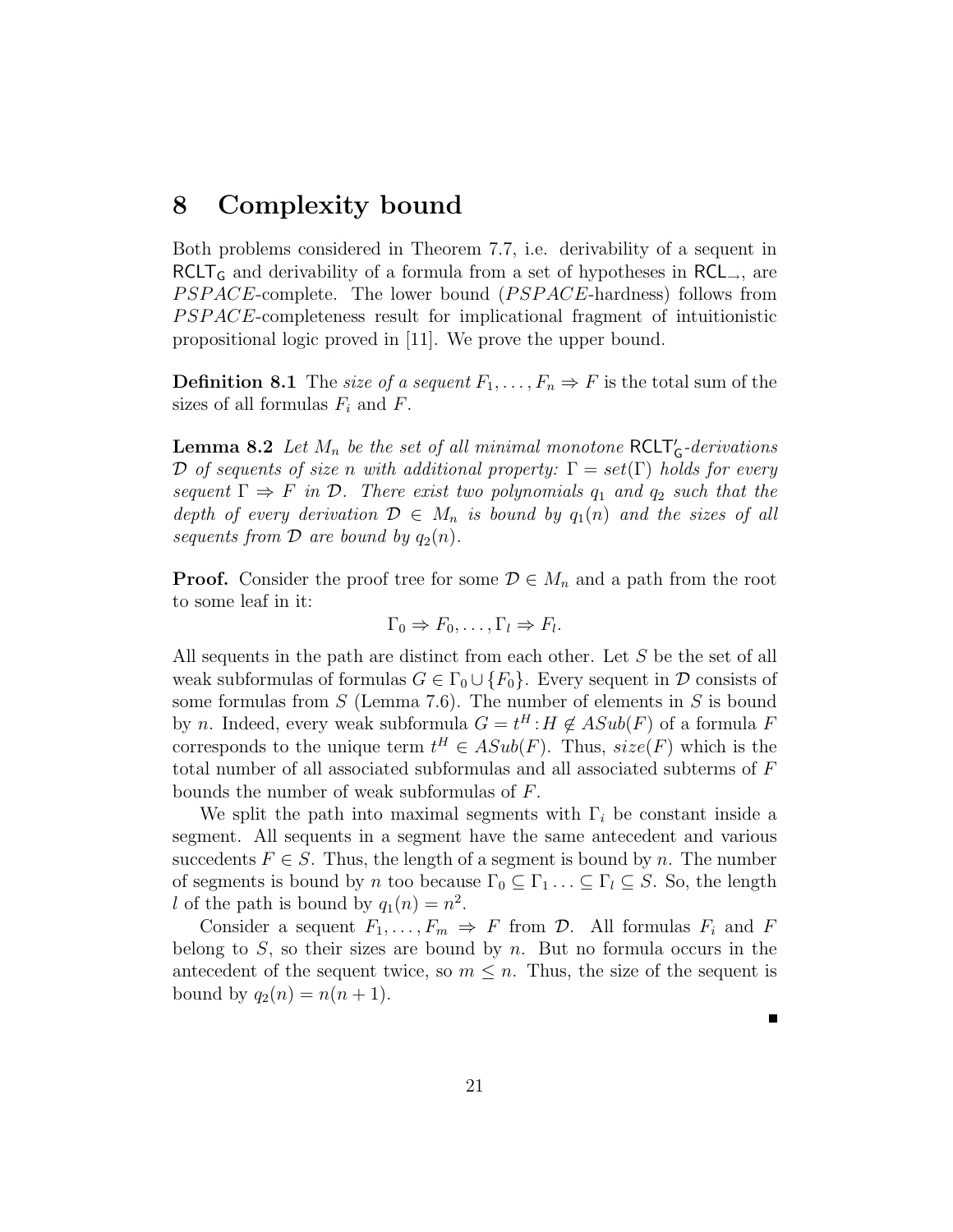**Theorem 8.3** For the calculus  $RCLT_G$  the set of all derivable sequents belongs to PSPACE.

**Proof.** Let  $q_1$ ,  $q_2$  be polynomials from Lemma 8.2. Consider the following alternative two-person game. The initial configuration of the game  $(b_0)$  is a sequent  $\Gamma \Rightarrow F$  of size n. The first player (I) writes down one or two sequents of sizes less than  $q_2(n)$  and his opponent (II) chooses one of them, and so on. The game is over after  $q_1(n)$  moves of (II) or when (II) chooses a sequent that is an axiom of  $RCLT'_{G}$ .

Let  $w_i$  and  $b_i$  denote the moves of the players (I) and (II) respectively, so  $b_0, w_1, b_1, b_2, w_2, \dots$  is the protocol of the game. The player (I) wins if the following conditions are satisfied:

- 1. For every move of (I) the figure  $w_i$  $b_{i-1}$ is a monotone instance of some inference rule of RCLT'<sub>G</sub>.
- 2.  $\Delta = set(\Delta)$  holds for every sequent  $\Delta \Rightarrow G$  from the protocol.
- 3. The last move is an axiom of  $RCLT'_{G}$ .

The winning condition for this game is decidable in polynomial time. The number of moves and the size of a move are bound by polynomials too. For any such game the set

 $W = \{b_0 | (I)$  has a winning strategy in a game started from  $b_0\}$ 

belongs to  $PSPACE$  (see [6], [8]).

A sequent of size  $n$  belongs to  $W$  iff it has a monotone  $RCLT'_{G}$ -derivation D such that the depth of D is bound by  $q_1(n)$ , for every sequent  $\Delta \Rightarrow G$ in D holds  $\Delta = set(\Delta)$  and the sizes of all these sequents are bound by  $q_2(n)$ . By Lemmas 7.4, 8.2, every sequent that is derivable in RCLT<sub>G</sub> has an  $RCLT'_{G}$ -derivation of this sort. But  $RCLT_{G}$  and  $RCLT'_{G}$  have the same derivable sequents. So  $RCLT_G \vdash \Gamma \Rightarrow F$  iff  $(\Gamma \Rightarrow F) \in W$ .

**Corollary 8.4** The derivability problem for the calculus  $RCLT_G$  and the relation  $\vdash_{\mathsf{RCL}_\rightarrow}$  (derivability from hypotheses in  $\mathsf{RCL}_\rightarrow$ ) are PSPACE-complete.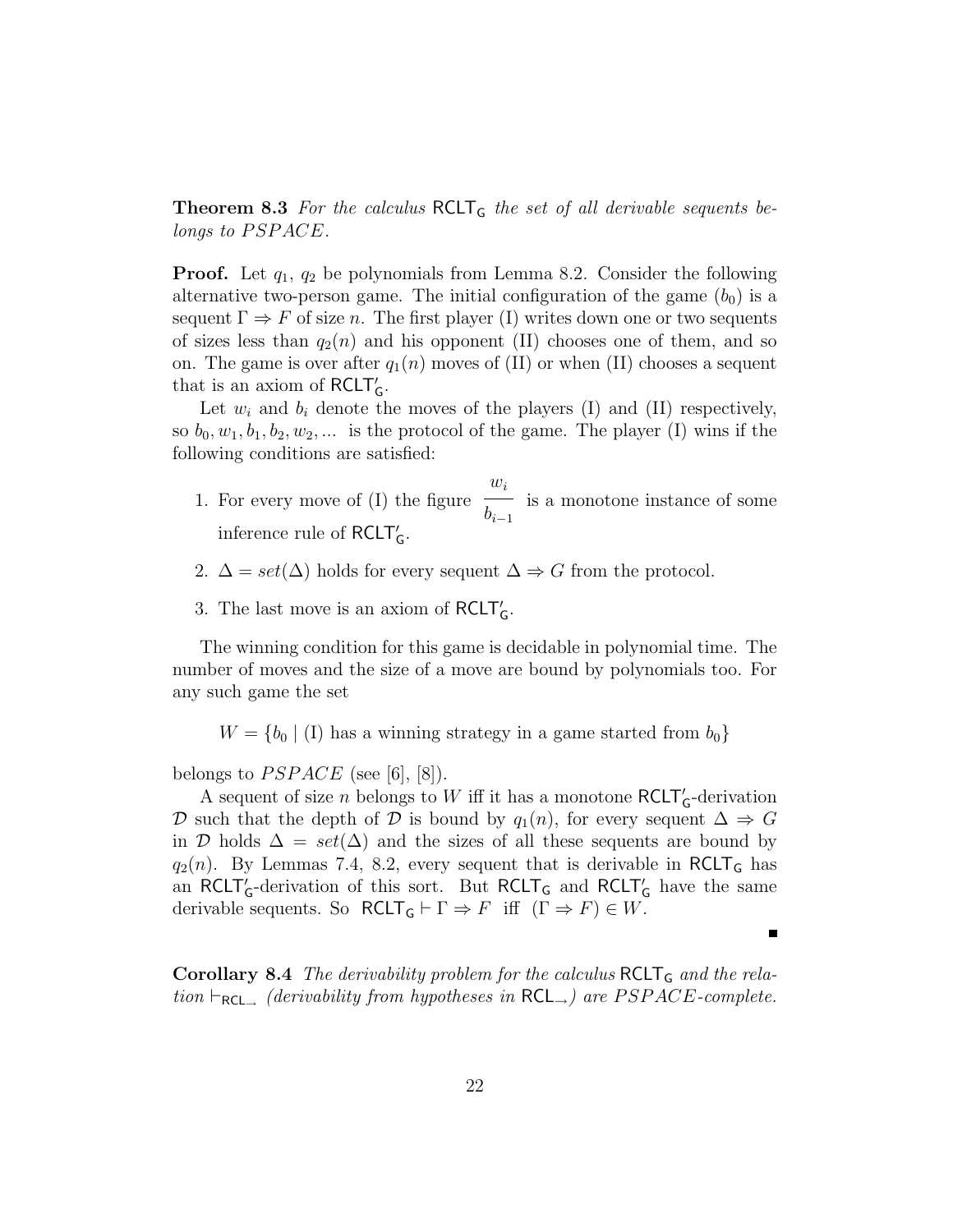**Proof.** The proof of Theorem 7.7 provides a polynomial time reduction of the second problem to the first one. So the relation  $\vdash_{\mathsf{RCL}\rightarrow}$  belongs to *PSPACE* too. It remains to prove the lower complexity bound:  $\vdash_{\mathsf{RCL}\rightarrow}$  is PSPACE-hard.

Consider a term-free fragment of  $RCL_{\rightarrow}$ , i.e. the set of all propositional formulas that are provable in  $RCL_{\rightarrow}$ . It coincides with the implicational fragment Int<sup>→</sup> of intuitionistic propositional logic. Indeed, every propositional formula F is well-formed and  $F^r = F$ , so  $\vdash_{\mathsf{RCL}\rightarrow} F$  iff the sequent  $\Rightarrow F$ has a cut-free RCLT<sub>G</sub>-derivation. This derivation is nothing but a derivation in the cut-free sequent formulation of  $Int_{\rightarrow}$ . The *PSPACE*-hardness of  $Int_{\rightarrow}$ is proved in [11].

П

### Acknowledgments

I would like to thank professor S. Artëmov, who advised me on this work, for his support and helpful discussions on the subject.

The research described in this paper was partially supported by Russian Foundation for Basic Research.

## References

- [1] S. Artemov. Logic of proofs: a unified semantics for modality and  $\lambda$ terms. Technical Report CFIS 98-06, Cornell University, 1998
- [2] S. Artemov. Explicit provability and constructive semantics. Bulletin of Symbolic Logic, 7(1):1–36, 2001.
- [3] S. Artemov. Unified semantics for modality and lambda-terms via proof polynomials. In /Kees Vermeulen and Ann Copestake/ eds. Algebras, Diagrams and Decisions in Language, Logic and Computation, CSLI Publications, Stanford University, 2002.
- [4] S. Artemov. Kolmogorov and Gödel's approach to intuitionistic logic: current developments. Russian Mathematical Surveys, 59(2):203–229, 2004.